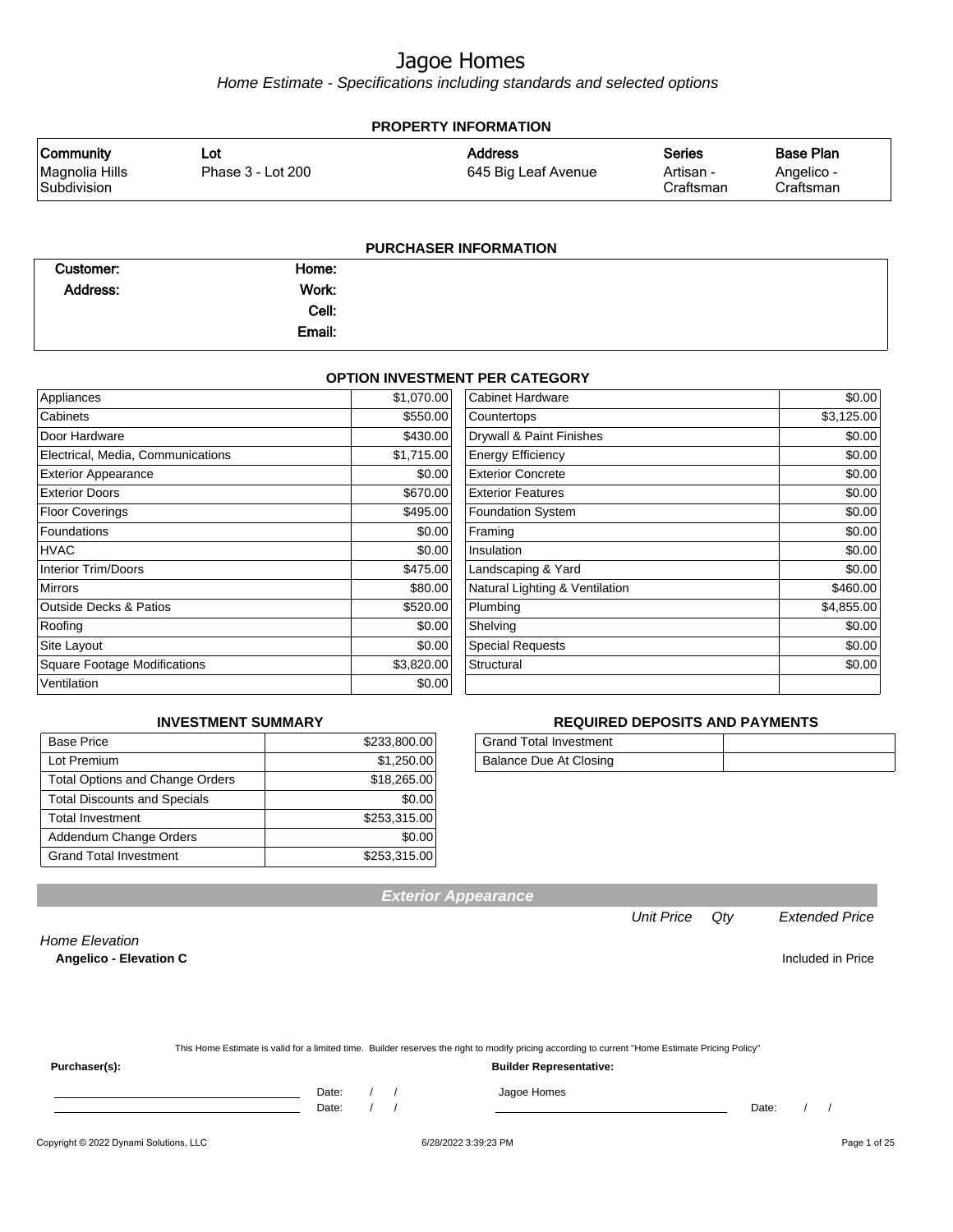|                                                            |                                                                                                                                                                                                 | <b>PROPERTY INFORMATION</b>                                                                                                                                                        |                                         |     |                                             |
|------------------------------------------------------------|-------------------------------------------------------------------------------------------------------------------------------------------------------------------------------------------------|------------------------------------------------------------------------------------------------------------------------------------------------------------------------------------|-----------------------------------------|-----|---------------------------------------------|
| Community<br>Magnolia Hills<br>Subdivision                 | Lot<br>Phase 3 - Lot 200                                                                                                                                                                        | <b>Address</b><br>645 Big Leaf Avenue                                                                                                                                              | <b>Series</b><br>Artisan -<br>Craftsman |     | <b>Base Plan</b><br>Angelico -<br>Craftsman |
|                                                            |                                                                                                                                                                                                 | <b>Exterior Appearance</b>                                                                                                                                                         |                                         |     |                                             |
|                                                            |                                                                                                                                                                                                 |                                                                                                                                                                                    | <b>Unit Price</b>                       | Qty | <b>Extended Price</b>                       |
| <b>Cultured Stone</b><br><b>Cultured Stone</b><br>Color    |                                                                                                                                                                                                 |                                                                                                                                                                                    |                                         |     | Included in Price                           |
|                                                            | Selected Color: Cutface Kentucky                                                                                                                                                                |                                                                                                                                                                                    |                                         |     | Included in Price                           |
| Drop Brick Ledge<br>Drop Brick Ledge, Included             |                                                                                                                                                                                                 |                                                                                                                                                                                    |                                         |     | \$0.00                                      |
| <b>Brick Skirt</b><br><b>Brick Skirt</b>                   |                                                                                                                                                                                                 |                                                                                                                                                                                    |                                         |     | \$0.00                                      |
| <b>Brick Color</b>                                         | Selected Brick Color: Brownstone                                                                                                                                                                |                                                                                                                                                                                    |                                         |     | Included in Price                           |
|                                                            |                                                                                                                                                                                                 | <b>Foundation System</b>                                                                                                                                                           |                                         |     |                                             |
|                                                            |                                                                                                                                                                                                 |                                                                                                                                                                                    | <b>Unit Price</b>                       | Qty | <b>Extended Price</b>                       |
| <b>Foundation System</b><br><b>Insulated Concrete Slab</b> |                                                                                                                                                                                                 |                                                                                                                                                                                    |                                         |     | Included in Price                           |
|                                                            |                                                                                                                                                                                                 | <b>Energy Efficiency</b>                                                                                                                                                           |                                         |     |                                             |
|                                                            |                                                                                                                                                                                                 |                                                                                                                                                                                    | <b>Unit Price</b>                       | Qty | <b>Extended Price</b>                       |
| <b>HERS Rating</b>                                         | HERS Rated Home (Less than 85 Score)<br>Note - Jagoe Homes receives all applicable rebates for energy efficiency, utilities,                                                                    |                                                                                                                                                                                    |                                         |     | Included in Price                           |
|                                                            | manufacturers, etc. Rebates have been reflected as a discount in Base Price of Home                                                                                                             |                                                                                                                                                                                    |                                         |     |                                             |
|                                                            |                                                                                                                                                                                                 | <b>Square Footage Modifications</b>                                                                                                                                                | <b>Unit Price</b>                       | Qty | <b>Extended Price</b>                       |
| Kitchen - 2' Expansion                                     | Kitchen, 2' Expansion in Depth (Includes 2' Additional Cabinets)                                                                                                                                |                                                                                                                                                                                    |                                         |     | \$3,820.00                                  |
| only.                                                      | Add 2' to Depth of Dining Area of Home.<br>Includes additional 2' of cabinets and Laminate Top.<br>*If Granite is selected in Kitchen, a custom option will be required. Level 1 and 2 Cabinets |                                                                                                                                                                                    |                                         |     |                                             |
|                                                            |                                                                                                                                                                                                 | <b>Structural</b>                                                                                                                                                                  |                                         |     |                                             |
|                                                            |                                                                                                                                                                                                 |                                                                                                                                                                                    | <b>Unit Price</b>                       | Qty | <b>Extended Price</b>                       |
| Concrete Slab<br>Barrier, Termite Warranty 1 year          | Concrete Slab 4" thick (avg), 3500 psi, Slab fill 6" minimum, 6 mil polyethylene Vapor                                                                                                          |                                                                                                                                                                                    |                                         |     | Included in Price                           |
| Purchaser(s):                                              |                                                                                                                                                                                                 | This Home Estimate is valid for a limited time. Builder reserves the right to modify pricing according to current "Home Estimate Pricing Policy"<br><b>Builder Representative:</b> |                                         |     |                                             |
|                                                            | Date:<br><u> 1989 - Johann Barn, mars ann an t-Aonaich an t-Aonaich an t-Aonaich an t-Aonaich an t-Aonaich ann an t-Aonaich</u><br>$\prime$<br>Date:                                            | Jagoe Homes<br>$\overline{1}$<br>$\sqrt{ }$                                                                                                                                        |                                         |     | Date:<br>$\prime$<br>$\prime$               |
| Copyright © 2022 Dynami Solutions, LLC                     |                                                                                                                                                                                                 | 6/28/2022 3:39:23 PM                                                                                                                                                               |                                         |     | Page 2 of 25                                |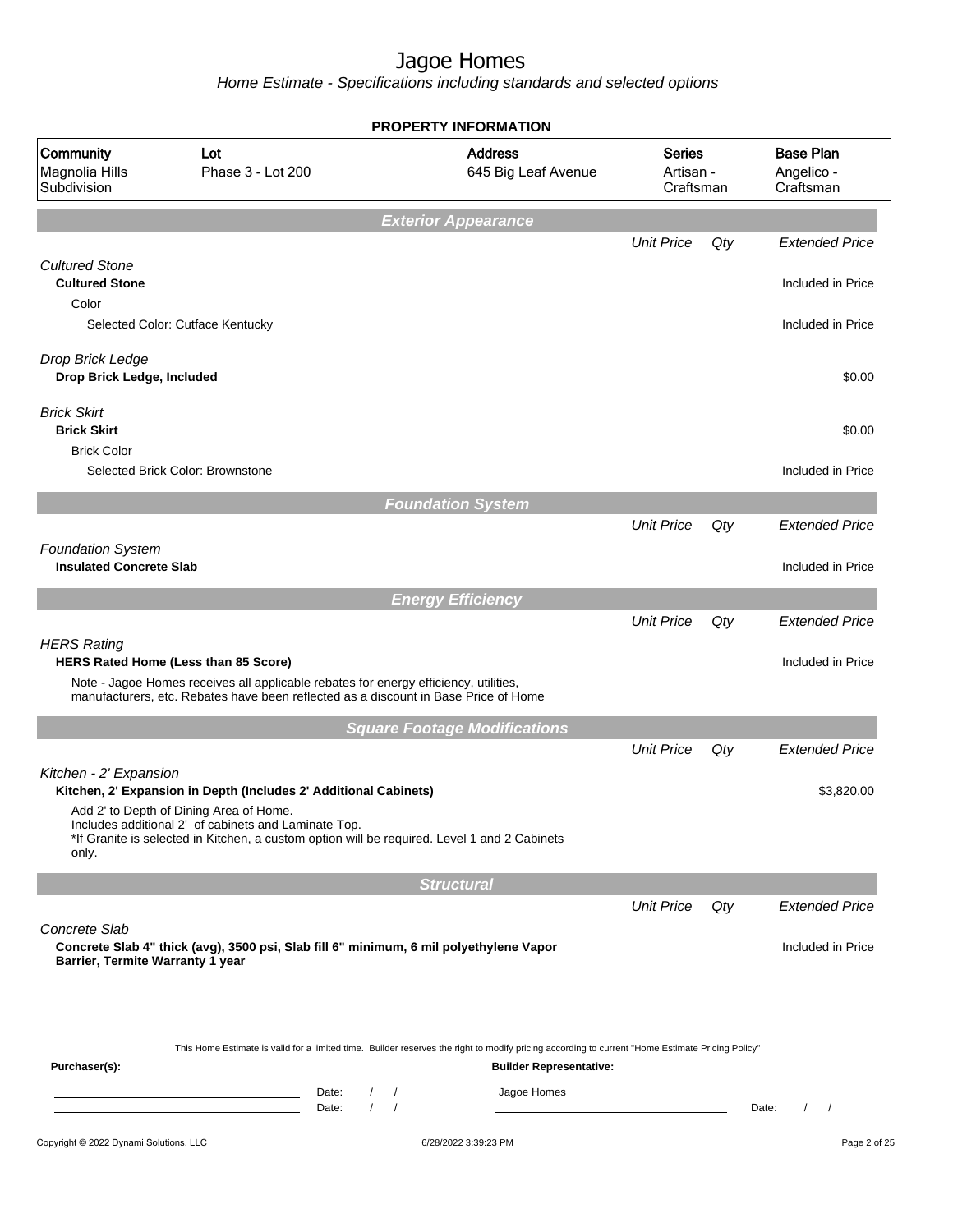Home Estimate - Specifications including standards and selected options

|                                                 |                                                                                                                                                                          | <b>PROPERTY INFORMATION</b>                                                                                                                      |                   |                                             |                       |
|-------------------------------------------------|--------------------------------------------------------------------------------------------------------------------------------------------------------------------------|--------------------------------------------------------------------------------------------------------------------------------------------------|-------------------|---------------------------------------------|-----------------------|
| Community<br>Magnolia Hills<br>Subdivision      | Lot<br>Phase 3 - Lot 200                                                                                                                                                 | <b>Address</b><br><b>Series</b><br>645 Big Leaf Avenue<br>Artisan -<br>Craftsman                                                                 |                   | <b>Base Plan</b><br>Angelico -<br>Craftsman |                       |
|                                                 |                                                                                                                                                                          | <b>Structural</b>                                                                                                                                |                   |                                             |                       |
|                                                 |                                                                                                                                                                          |                                                                                                                                                  | <b>Unit Price</b> | Qty                                         | <b>Extended Price</b> |
| <b>Foundation Block</b>                         | Block Size - Dropped Brick Ledge 12"x8"x16" & 8"x8"x16"                                                                                                                  |                                                                                                                                                  |                   |                                             | \$0.00                |
| <b>Foundation Drain</b>                         | <b>Foundation Drain - Gravel French Drain</b>                                                                                                                            |                                                                                                                                                  |                   |                                             | Included in Price     |
|                                                 |                                                                                                                                                                          | <b>Outside Decks &amp; Patios</b>                                                                                                                |                   |                                             |                       |
|                                                 |                                                                                                                                                                          |                                                                                                                                                  | <b>Unit Price</b> | Qty                                         | <b>Extended Price</b> |
|                                                 | Outside Retreat Concrete Patio or Covered Patio                                                                                                                          |                                                                                                                                                  |                   |                                             |                       |
|                                                 | 12' Wide x 12' Deep Concrete Patio, 3500 psi                                                                                                                             |                                                                                                                                                  |                   |                                             | \$520.00              |
| Finish                                          | Selected Finish: Broom Finish                                                                                                                                            |                                                                                                                                                  |                   |                                             | Included in Price     |
|                                                 |                                                                                                                                                                          |                                                                                                                                                  |                   |                                             |                       |
|                                                 |                                                                                                                                                                          | <b>Exterior Doors</b>                                                                                                                            |                   |                                             |                       |
|                                                 |                                                                                                                                                                          |                                                                                                                                                  | <b>Unit Price</b> | Qty                                         | <b>Extended Price</b> |
| Front Entry Door                                | HD Smooth Steel 3/0 Painted Craftsman MHD-217-010-2 w/ 22x17 Clear Glass Insert<br>Consult with Design Coordinator for Glass Pattern, Door Handle, and Paint Selections. |                                                                                                                                                  |                   |                                             | Included in Price     |
| 16' Craftsman Garage Overhead Door              | Carriage House Stamped 16x7 Garage Door<br>CHI 5250   Stamped Carriage House Steel   Includes Decorative Hardware                                                        |                                                                                                                                                  |                   |                                             | Included in Price     |
| Color                                           |                                                                                                                                                                          |                                                                                                                                                  |                   |                                             |                       |
| Selected Color: White                           |                                                                                                                                                                          |                                                                                                                                                  |                   |                                             | Included in Price     |
| Dining Area Patio Door                          | Vinyl 6/0 Sliding Door w/ NO Grilles, Screen, and 1/0 Transom                                                                                                            |                                                                                                                                                  |                   |                                             | \$670.00              |
|                                                 | Vinyl 6/0 Sliding Door w/ NO Grilles, Screen, and 1/0 Transom                                                                                                            |                                                                                                                                                  |                   |                                             |                       |
| Color<br>Selected Color: White                  |                                                                                                                                                                          |                                                                                                                                                  |                   |                                             | Included in Price     |
| Garage-to-Home Door                             | HD Steel Smooth 2 Panel Square 2/8 x 6/8 Door                                                                                                                            |                                                                                                                                                  |                   |                                             | \$0.00                |
| Smooth Finish<br><b>Primed for Paint</b>        | Interior Door Paint Selection unless otherwise Specified                                                                                                                 |                                                                                                                                                  |                   |                                             |                       |
| Garage Door Opener                              | Garage Door Opener(s) with 2 Transmitters                                                                                                                                |                                                                                                                                                  |                   |                                             | Included in Price     |
|                                                 |                                                                                                                                                                          | This Home Estimate is valid for a limited time. Builder reserves the right to modify pricing according to current "Home Estimate Pricing Policy" |                   |                                             |                       |
| <b>Builder Representative:</b><br>Purchaser(s): |                                                                                                                                                                          |                                                                                                                                                  |                   |                                             |                       |

Date: / / Jagoe Homes<br>Date: / / Jagoe Homes Date: / / Date: / /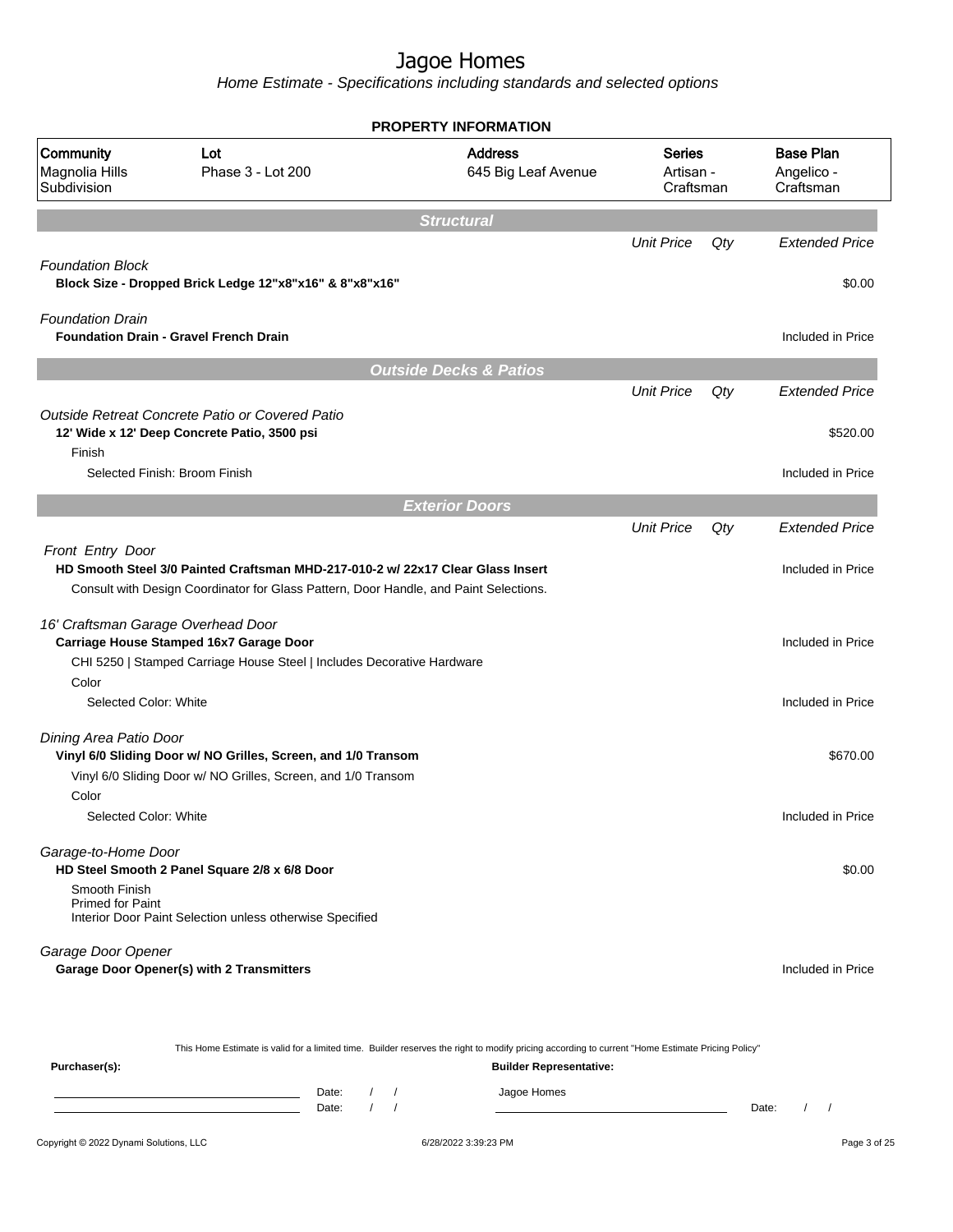|                                                 |                                                                                                                                                                                                                                                                              | <b>PROPERTY INFORMATION</b>                                                                                                                                                        |                                         |     |                                             |
|-------------------------------------------------|------------------------------------------------------------------------------------------------------------------------------------------------------------------------------------------------------------------------------------------------------------------------------|------------------------------------------------------------------------------------------------------------------------------------------------------------------------------------|-----------------------------------------|-----|---------------------------------------------|
| Community<br>Magnolia Hills<br>Subdivision      | Lot<br>Phase 3 - Lot 200                                                                                                                                                                                                                                                     | <b>Address</b><br>645 Big Leaf Avenue                                                                                                                                              | <b>Series</b><br>Artisan -<br>Craftsman |     | <b>Base Plan</b><br>Angelico -<br>Craftsman |
|                                                 |                                                                                                                                                                                                                                                                              | <b>Natural Lighting &amp; Ventilation</b>                                                                                                                                          |                                         |     |                                             |
|                                                 |                                                                                                                                                                                                                                                                              |                                                                                                                                                                                    | <b>Unit Price</b>                       | Qty | <b>Extended Price</b>                       |
| <b>Entire Home Windows</b>                      | Vinyl Low E Single Hung Window w/ GBG & Half Screen                                                                                                                                                                                                                          |                                                                                                                                                                                    |                                         |     | Included in Price                           |
|                                                 | Vinyl Low E Single Hung Window w/ GBG & Half Screen. Glass is Clear unless otherwise<br>noted. Grilles are between the glass. Grille patterns will differ based on Home Series. Please<br>confirm with New Home Consultant.                                                  |                                                                                                                                                                                    |                                         |     |                                             |
| <b>Window Color</b>                             | Selected Window Color: White Exterior/White Interior                                                                                                                                                                                                                         |                                                                                                                                                                                    |                                         |     | Included in Price                           |
| <b>Entire Home Additional Windows</b><br>Screen | Additional 3228 (approx 36" W x 60" H) Vinyl Low E Single Hung Window w/ GBG & Half                                                                                                                                                                                          |                                                                                                                                                                                    |                                         |     | \$460.00                                    |
| (Bonus Room 3)                                  | Vinyl Low E Single Hung Window w/ GBG & Half Screen. Grilles are between the glass. Grille<br>patterns will differ based on Home Series. Please confirm with New Home Consultant.<br>Technical Specification: This option is not available for the finished room over garage |                                                                                                                                                                                    |                                         |     |                                             |
| <b>Window Color</b>                             |                                                                                                                                                                                                                                                                              |                                                                                                                                                                                    |                                         |     |                                             |
|                                                 | Selected Window Color: White                                                                                                                                                                                                                                                 |                                                                                                                                                                                    |                                         |     | Included in Price                           |
| <b>Comments: Owner's</b>                        |                                                                                                                                                                                                                                                                              |                                                                                                                                                                                    |                                         |     |                                             |
|                                                 | Entire Home Extended Jambs and Casing<br><b>Extended Jambs and Casing (No Window Stool) Package for Windows</b>                                                                                                                                                              |                                                                                                                                                                                    |                                         |     | Included in Price                           |
|                                                 | Includes extended jambs and casing on all additional windows                                                                                                                                                                                                                 |                                                                                                                                                                                    |                                         |     |                                             |
|                                                 | Extended Jambs and Casing for Additional Windows<br><b>Extended Jambs and Casing (No Window Stool) Package for Windows</b>                                                                                                                                                   |                                                                                                                                                                                    |                                         |     | Included in Price                           |
|                                                 | Includes extended jambs and casing on all additional windows                                                                                                                                                                                                                 |                                                                                                                                                                                    |                                         |     |                                             |
|                                                 |                                                                                                                                                                                                                                                                              | <b>Exterior Concrete</b>                                                                                                                                                           |                                         |     |                                             |
|                                                 |                                                                                                                                                                                                                                                                              |                                                                                                                                                                                    | <b>Unit Price</b>                       | Qty | <b>Extended Price</b>                       |
| <b>Exterior Concrete Driveway</b><br>Finish     | Driveway/Parking Double Garage: 16' 3" wide, 3500 psi                                                                                                                                                                                                                        |                                                                                                                                                                                    |                                         |     | Included in Price                           |
|                                                 | Selected Finish: Broom Finish                                                                                                                                                                                                                                                |                                                                                                                                                                                    |                                         |     | Included in Price                           |
| Finish                                          | Exterior Concrete - Front Porch & Sidewalk<br>Exterior Concrete - Front Porch & Sidewalk, 3500 psi                                                                                                                                                                           |                                                                                                                                                                                    |                                         |     | Included in Price                           |
|                                                 | Selected Finish: Broom Finish                                                                                                                                                                                                                                                |                                                                                                                                                                                    |                                         |     | Included in Price                           |
| <b>Exterior Concrete - City Sidewalk</b>        | Exterior Concrete - City Sidewalk, 3500 psi, Broom Finish                                                                                                                                                                                                                    |                                                                                                                                                                                    |                                         |     | Included in Price                           |
| Purchaser(s):                                   |                                                                                                                                                                                                                                                                              | This Home Estimate is valid for a limited time. Builder reserves the right to modify pricing according to current "Home Estimate Pricing Policy"<br><b>Builder Representative:</b> |                                         |     |                                             |
|                                                 | $\sqrt{2}$<br>Date:<br>Date:                                                                                                                                                                                                                                                 | Jagoe Homes<br>$\sqrt{2}$                                                                                                                                                          |                                         |     | $\sqrt{ }$<br>$\prime$<br>Date:             |
| Copyright © 2022 Dynami Solutions, LLC          |                                                                                                                                                                                                                                                                              | 6/28/2022 3:39:23 PM                                                                                                                                                               |                                         |     | Page 4 of 25                                |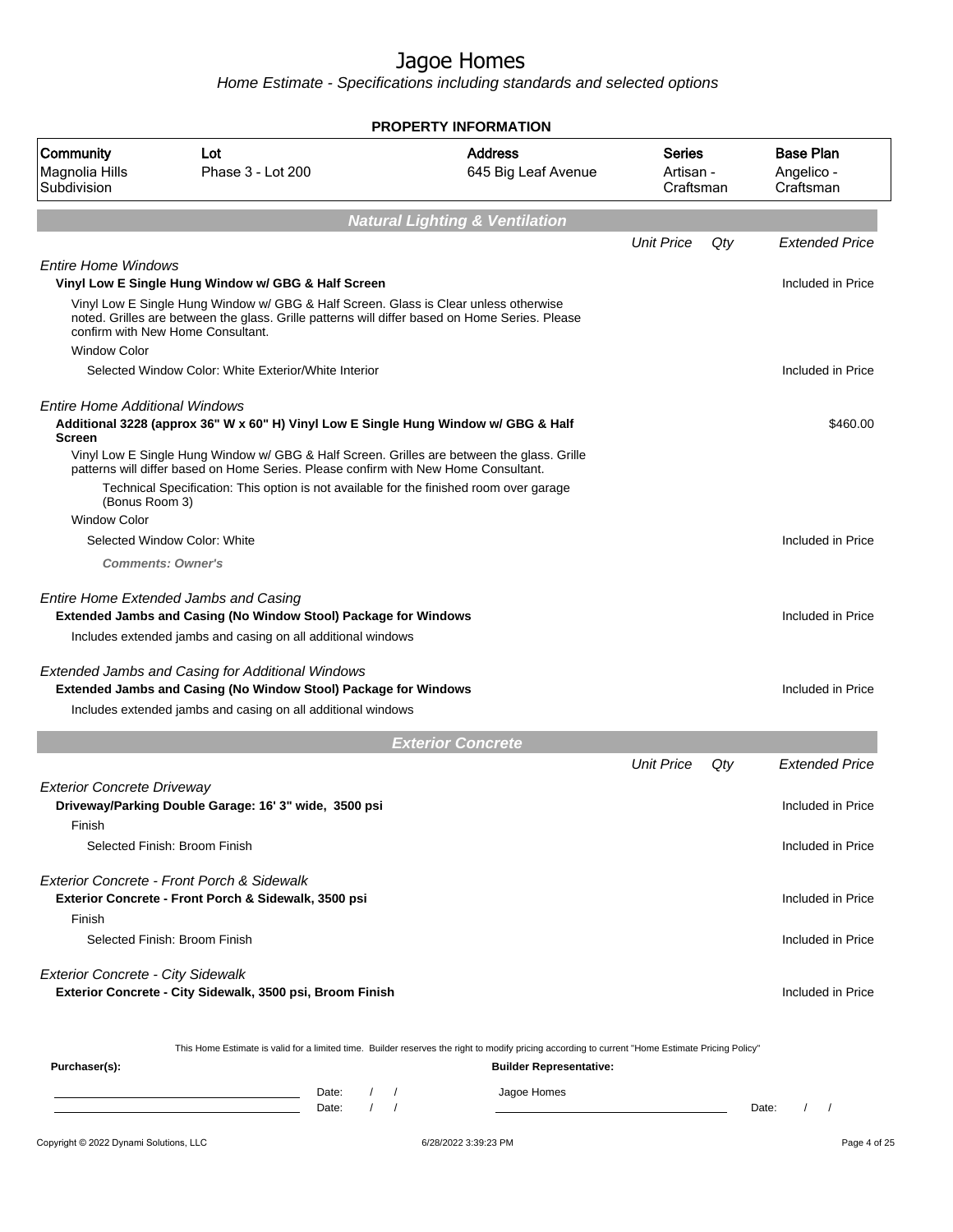|                                                                                 |                                                                                                                                                                       | <b>PROPERTY INFORMATION</b>           |                                         |     |                                             |
|---------------------------------------------------------------------------------|-----------------------------------------------------------------------------------------------------------------------------------------------------------------------|---------------------------------------|-----------------------------------------|-----|---------------------------------------------|
| Community<br>Magnolia Hills<br>Subdivision                                      | Lot<br>Phase 3 - Lot 200                                                                                                                                              | <b>Address</b><br>645 Big Leaf Avenue | <b>Series</b><br>Artisan -<br>Craftsman |     | <b>Base Plan</b><br>Angelico -<br>Craftsman |
|                                                                                 |                                                                                                                                                                       | <b>Exterior Features</b>              |                                         |     |                                             |
|                                                                                 |                                                                                                                                                                       |                                       | <b>Unit Price</b>                       | Qty | <b>Extended Price</b>                       |
| <b>Exterior Siding</b>                                                          |                                                                                                                                                                       |                                       |                                         |     |                                             |
|                                                                                 | Exterior Portfolio - Double 4" Vinyl Siding                                                                                                                           |                                       |                                         |     | Included in Price                           |
|                                                                                 | <b>Comments: Driftwood</b>                                                                                                                                            |                                       |                                         |     |                                             |
| Exterior Bracket/Corbel                                                         | Exterior Bracket(s), Corbel(s) Painted                                                                                                                                |                                       |                                         |     | Included in Price                           |
| Color                                                                           |                                                                                                                                                                       |                                       |                                         |     |                                             |
|                                                                                 | Selected Color: SW7006 Extra White (White Coordinate)                                                                                                                 |                                       |                                         |     | Included in Price                           |
| Garage Door Header, Stained<br>Garage Door Header, Stained                      |                                                                                                                                                                       |                                       |                                         |     | Included in Price                           |
| <b>Stain Color</b>                                                              |                                                                                                                                                                       |                                       |                                         |     |                                             |
|                                                                                 | Selected Stain Color: SW Woodscapes Acrylic SW3022 Black Alder                                                                                                        |                                       |                                         |     | Included in Price                           |
| <b>Exterior Decorative Siding</b><br><b>Exterior Portfolio Perfection Shake</b> |                                                                                                                                                                       |                                       |                                         |     | Included in Price                           |
|                                                                                 | Perfection shingles have a more finished appearance than a hand-split shake. They are<br>patterned from #1 Red Cedar and offer a cleaner and more uniform appearance. |                                       |                                         |     |                                             |
|                                                                                 | <b>Comments: Oceanside</b>                                                                                                                                            |                                       |                                         |     |                                             |
|                                                                                 | Exterior Vertical Board & Batten Decorative Siding                                                                                                                    |                                       |                                         |     |                                             |
|                                                                                 | <b>Exterior Portfolio Vinyl Board and Batten</b>                                                                                                                      |                                       |                                         |     | Included in Price                           |
| replicate real cedar.                                                           | Exterior Portfolio Vinyl Board and Batten features architecturally correct 10-inch boards that                                                                        |                                       |                                         |     |                                             |
|                                                                                 | <b>Comments: Greystone</b>                                                                                                                                            |                                       |                                         |     |                                             |
| <b>Exterior Special Trim Areas</b><br>color selected.                           | Aluminum Wrapped Trim: Window Trim, Beams, Rake/Fascia, etc. Color will match Soffit<br>See plan for details. Color will match Soffit Color Selected.                 |                                       |                                         |     | Included in Price                           |
|                                                                                 |                                                                                                                                                                       |                                       |                                         |     |                                             |
| <b>Exterior Vinyl Corner Trim(s)</b><br><b>Vinyl Corner Trim(s)</b>             |                                                                                                                                                                       |                                       |                                         |     | Included in Price                           |
| Color                                                                           |                                                                                                                                                                       |                                       |                                         |     |                                             |
| Selected Color: White                                                           |                                                                                                                                                                       |                                       |                                         |     | Included in Price                           |
| Fascia                                                                          |                                                                                                                                                                       |                                       |                                         |     |                                             |
| <b>Fascia Aluminum</b>                                                          |                                                                                                                                                                       |                                       |                                         |     | Included in Price                           |
|                                                                                 | Color will match Soffit Color Selected                                                                                                                                |                                       |                                         |     |                                             |

| This Home Estimate is valid for a limited time. Builder reserves the right to modify pricing according to current "Home Estimate Pricing Policy" |       |  |  |  |                                |       |  |
|--------------------------------------------------------------------------------------------------------------------------------------------------|-------|--|--|--|--------------------------------|-------|--|
| Purchaser(s):                                                                                                                                    |       |  |  |  | <b>Builder Representative:</b> |       |  |
|                                                                                                                                                  | Date: |  |  |  | Jagoe Homes                    |       |  |
|                                                                                                                                                  | Date: |  |  |  |                                | Date: |  |
|                                                                                                                                                  |       |  |  |  |                                |       |  |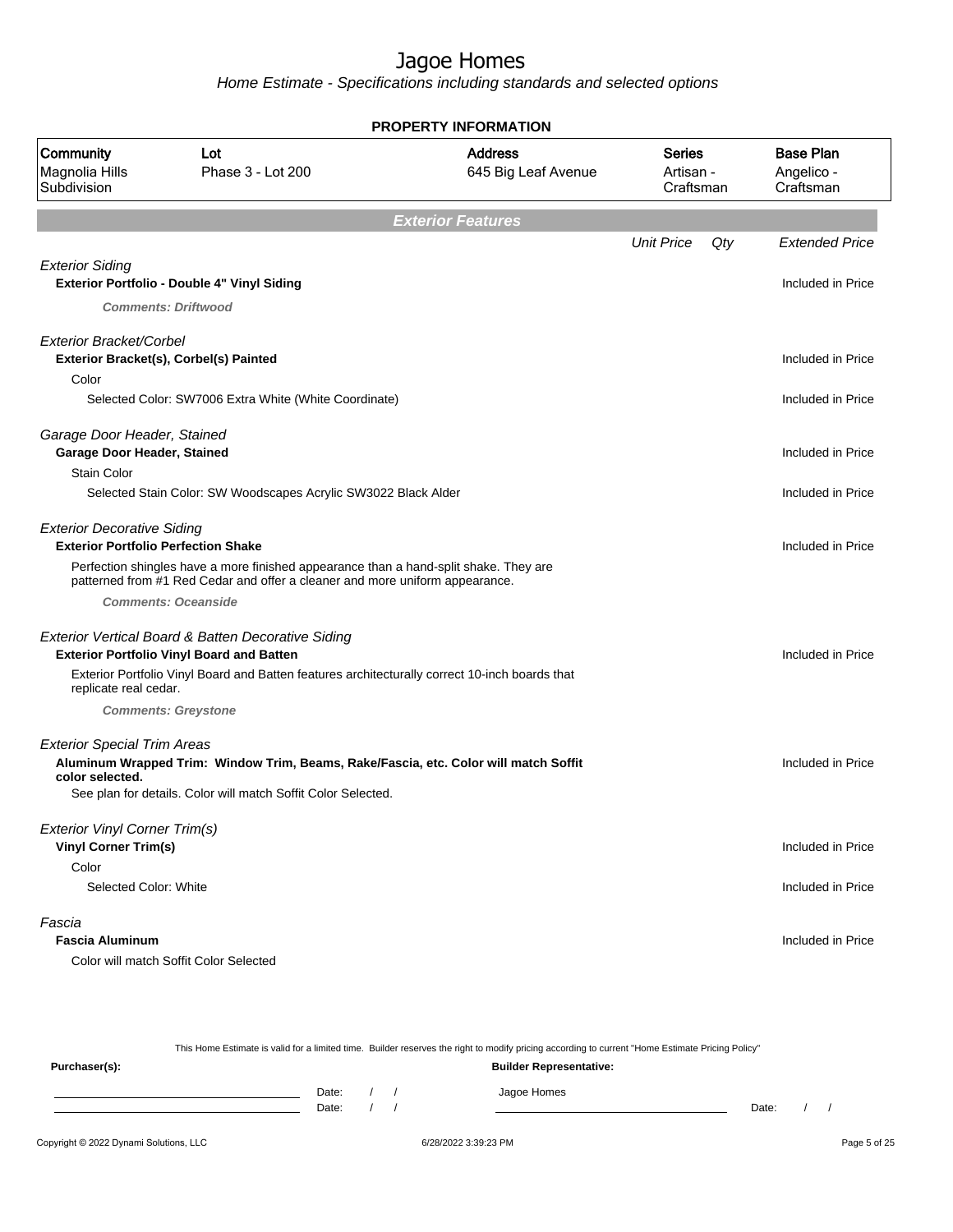Home Estimate - Specifications including standards and selected options

|                                                    |                                                    | <b>PROPERTY INFORMATION</b>                                                                                                                      |                                         |     |                                             |
|----------------------------------------------------|----------------------------------------------------|--------------------------------------------------------------------------------------------------------------------------------------------------|-----------------------------------------|-----|---------------------------------------------|
| <b>Community</b><br>Magnolia Hills<br>Subdivision  | Lot<br>Phase 3 - Lot 200                           | <b>Address</b><br>645 Big Leaf Avenue                                                                                                            | <b>Series</b><br>Artisan -<br>Craftsman |     | <b>Base Plan</b><br>Angelico -<br>Craftsman |
|                                                    |                                                    | <b>Exterior Features</b>                                                                                                                         |                                         |     |                                             |
|                                                    |                                                    |                                                                                                                                                  | <b>Unit Price</b>                       | Qty | <b>Extended Price</b>                       |
| Soffit<br>Soffit - Continuous Perforated Vinyl     |                                                    |                                                                                                                                                  |                                         |     | Included in Price                           |
| Color                                              |                                                    |                                                                                                                                                  |                                         |     |                                             |
| Selected Color: White                              |                                                    |                                                                                                                                                  |                                         |     | Included in Price                           |
| Gutter<br>Gutters Aluminum 5" (.027 gauge)         |                                                    |                                                                                                                                                  |                                         |     | Included in Price                           |
| Color                                              |                                                    |                                                                                                                                                  |                                         |     |                                             |
| Selected Color: White                              |                                                    |                                                                                                                                                  |                                         |     | Included in Price                           |
| Downspout                                          |                                                    |                                                                                                                                                  |                                         |     |                                             |
|                                                    | Downspouts Aluminum 3" x 2" (.027 gauge)           |                                                                                                                                                  |                                         |     | Included in Price                           |
| Splash Block<br>Splash Blocks 24" precast concrete |                                                    |                                                                                                                                                  |                                         |     | Included in Price                           |
| Flashing<br><b>Flashing see Plan Detail</b>        |                                                    |                                                                                                                                                  |                                         |     | Included in Price                           |
| <b>Exterior Mailbox</b>                            | <b>Centralized Mailbox - Cluster Box Unit</b>      |                                                                                                                                                  |                                         |     | \$0.00                                      |
|                                                    |                                                    | <b>Roofing</b>                                                                                                                                   |                                         |     |                                             |
|                                                    |                                                    |                                                                                                                                                  | <b>Unit Price</b>                       | Qty | <b>Extended Price</b>                       |
| <b>Roof Felt</b>                                   | Synthetic Underlayment or Felt, Aluminum Drip Edge |                                                                                                                                                  |                                         |     | Included in Price                           |
| <b>Roof Shingles</b>                               |                                                    |                                                                                                                                                  |                                         |     |                                             |
| Roofing Color                                      | 30 Year GAF Dimensional Roof Shingles              |                                                                                                                                                  |                                         |     | Included in Price                           |
|                                                    | Selected Roofing Color: Pewter Gray                |                                                                                                                                                  |                                         |     | Included in Price                           |
| Roof Valley Material                               |                                                    |                                                                                                                                                  |                                         |     |                                             |
| Ice and Water Shield or Equivalent                 |                                                    |                                                                                                                                                  |                                         |     | Included in Price                           |
|                                                    |                                                    | <b>Insulation</b>                                                                                                                                |                                         |     |                                             |
|                                                    |                                                    |                                                                                                                                                  | <b>Unit Price</b>                       | Qty | <b>Extended Price</b>                       |
| <b>Entire Home Foundation Insulation</b>           | Foundation Perimeter 1"x24" Styrofoam R5.0         |                                                                                                                                                  |                                         |     | Included in Price                           |
|                                                    |                                                    |                                                                                                                                                  |                                         |     |                                             |
|                                                    |                                                    | This Home Estimate is valid for a limited time. Builder reserves the right to modify pricing according to current "Home Estimate Pricing Policy" |                                         |     |                                             |
| Purchaser(s):                                      |                                                    | <b>Builder Representative:</b>                                                                                                                   |                                         |     |                                             |

Date: / / Jagoe Homes<br>Date: / / Jagoe Homes Date: / / **Date: / / 2006** Date: / / **Date: / / / 2006** Date: / / / 2006 Date: / / / 2006 Date: / / / 2006 Date: / / / 2007 Date: / / / 2007 Date: / / / 2008 Date: / / / 2008 Date: / / / 2008 Date: / / / 2008 Date: / / / 2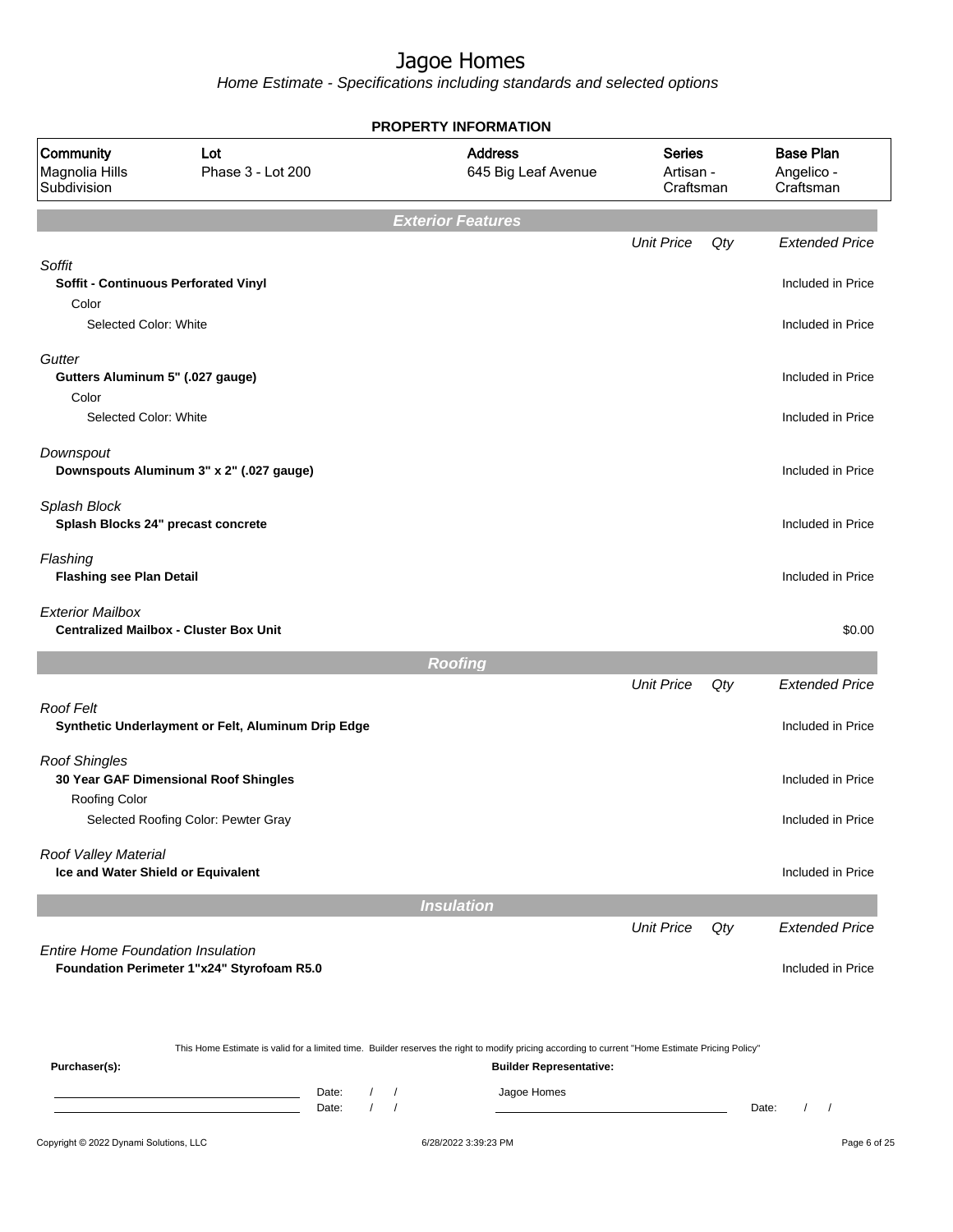Home Estimate - Specifications including standards and selected options

|                                                                             |                                                                                      | PROPERTY INFORMATION                  |                                         |     |                                             |
|-----------------------------------------------------------------------------|--------------------------------------------------------------------------------------|---------------------------------------|-----------------------------------------|-----|---------------------------------------------|
| Community<br>Magnolia Hills<br>Subdivision                                  | Lot<br>Phase 3 - Lot 200                                                             | <b>Address</b><br>645 Big Leaf Avenue | <b>Series</b><br>Artisan -<br>Craftsman |     | <b>Base Plan</b><br>Angelico -<br>Craftsman |
|                                                                             |                                                                                      | <b>Insulation</b>                     |                                         |     |                                             |
|                                                                             |                                                                                      |                                       | <b>Unit Price</b>                       | Qty | <b>Extended Price</b>                       |
| Living Area Wall Insulation                                                 | Living Area Walls R15 Fiberglass Blown-In &/or Batt Wall System                      |                                       |                                         |     | Included in Price                           |
| Living Area Ceiling Insulation                                              | Living Area Flat Ceiling R38 (Average) Blown-In Fiberglass                           |                                       |                                         |     | Included in Price                           |
|                                                                             |                                                                                      | <b>Drywall &amp; Paint Finishes</b>   |                                         |     |                                             |
|                                                                             |                                                                                      |                                       | <b>Unit Price</b>                       | Qty | <b>Extended Price</b>                       |
| Interior Home Wall Finish                                                   | 1/2" Drywall   Finished, Primed, & Painted Smooth                                    |                                       |                                         |     | Included in Price                           |
| <b>Interior Home Ceiling Finish</b><br><b>Drywall   Textured Throughout</b> |                                                                                      |                                       |                                         |     | Included in Price                           |
|                                                                             | 1/2in Structural or 5/8in Drywall   Stomped Texture   White                          |                                       |                                         |     |                                             |
| Garage Drywall and Finish Application                                       | Two Car Garage   Drywall, Prime, & Paint                                             |                                       |                                         |     | Included in Price                           |
|                                                                             | Entire Home Paint Color used unless otherwise specified under Additional Paint Color |                                       |                                         |     |                                             |
| <b>Mechanical Storage</b><br><b>Unfinished Drywall</b>                      |                                                                                      |                                       |                                         |     | Included in Price                           |
| <b>Interior Wall Surfaces Paint</b>                                         | Sherwin Williams Duration Latex   Flat                                               |                                       |                                         |     | Included in Price                           |
| Color                                                                       |                                                                                      |                                       |                                         |     |                                             |
|                                                                             | Selected Color: SW7043 Worldly Gray                                                  |                                       |                                         |     | Included in Price                           |
| Sheen<br>Selected Sheen: Flat                                               |                                                                                      |                                       |                                         |     | Included in Price                           |
| Interior Trim & Door Paint<br>Color                                         | Trim & Door   Sherwin Williams ProClassic Waterborne Acrylic   Semi-Gloss            |                                       |                                         |     | Included in Price                           |
|                                                                             | Selected Color: SW7006 Extra White                                                   |                                       |                                         |     | Included in Price                           |
|                                                                             |                                                                                      |                                       |                                         |     |                                             |

This Home Estimate is valid for a limited time. Builder reserves the right to modify pricing according to current "Home Estimate Pricing Policy"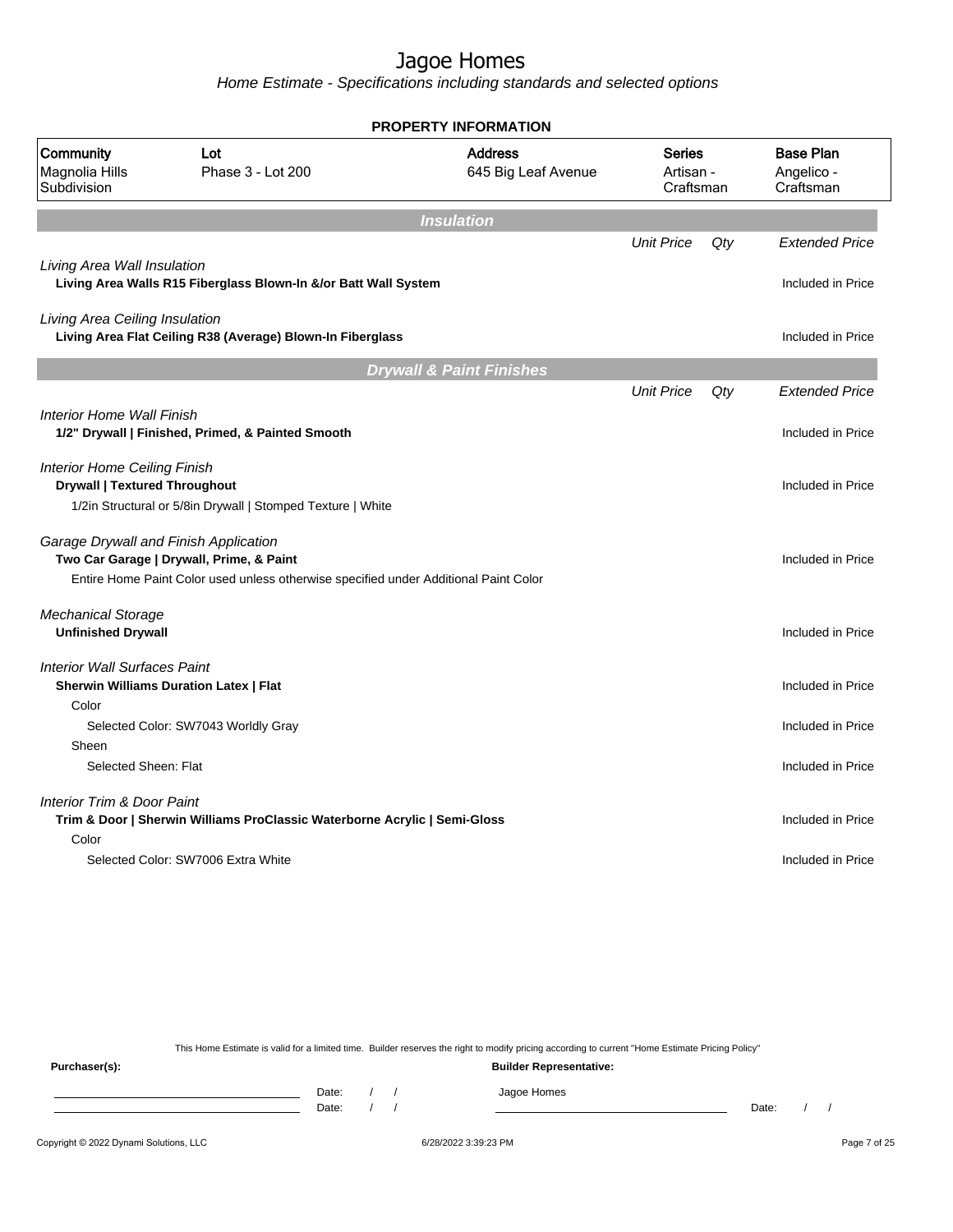Home Estimate - Specifications including standards and selected options

|                                                                                                  |                                                                                                                                                                                                                                              | <b>PROPERTY INFORMATION</b>                                                                                                                      |                                         |     |                                             |
|--------------------------------------------------------------------------------------------------|----------------------------------------------------------------------------------------------------------------------------------------------------------------------------------------------------------------------------------------------|--------------------------------------------------------------------------------------------------------------------------------------------------|-----------------------------------------|-----|---------------------------------------------|
| Community<br>Magnolia Hills<br>Subdivision                                                       | Lot<br>Phase 3 - Lot 200                                                                                                                                                                                                                     | <b>Address</b><br>645 Big Leaf Avenue                                                                                                            | <b>Series</b><br>Artisan -<br>Craftsman |     | <b>Base Plan</b><br>Angelico -<br>Craftsman |
|                                                                                                  |                                                                                                                                                                                                                                              | <b>Drywall &amp; Paint Finishes</b>                                                                                                              |                                         |     |                                             |
|                                                                                                  |                                                                                                                                                                                                                                              |                                                                                                                                                  | <b>Unit Price</b>                       | Qty | <b>Extended Price</b>                       |
| <b>Exterior Door Paint</b><br><b>Exterior Door Color   Latex</b><br>painted Interior Trim Color. | Paint color for all HINGED Exterior Doors, Including Front Door. Interior of door will be                                                                                                                                                    |                                                                                                                                                  |                                         |     | Included in Price                           |
| Color                                                                                            | Color Requests outside of Available Personal Options will be subject to approval.                                                                                                                                                            |                                                                                                                                                  |                                         |     |                                             |
|                                                                                                  | Selected Color: SW7006 Extra White                                                                                                                                                                                                           |                                                                                                                                                  |                                         |     | Included in Price                           |
|                                                                                                  |                                                                                                                                                                                                                                              | <b>Interior Trim/Doors</b>                                                                                                                       |                                         |     |                                             |
|                                                                                                  |                                                                                                                                                                                                                                              |                                                                                                                                                  | <b>Unit Price</b>                       | Qty | <b>Extended Price</b>                       |
| <b>Entire Home Interior Doors</b><br>Smooth Finish<br><b>Primed for Paint</b>                    | Interior Door Units, Hollow Core, 6/8 Tall, 2 Panel Square, Smooth                                                                                                                                                                           |                                                                                                                                                  |                                         |     | \$0.00                                      |
| <b>Baseboard 4 1/4"</b>                                                                          | Entire Home Craftsman Style Trim Package<br>Craftsman Interior Flat Door Casing 3 1/2", Interior Flat Window Trim 3 1/2", Interior Flat<br>Door & Window Casing: 3 1/2" 1015M   Base: 4 1/4"<br>Base installed in Finished Living Areas Only |                                                                                                                                                  |                                         |     | \$475.00                                    |
|                                                                                                  |                                                                                                                                                                                                                                              | <b>Door Hardware</b>                                                                                                                             |                                         |     |                                             |
|                                                                                                  |                                                                                                                                                                                                                                              |                                                                                                                                                  | <b>Unit Price</b>                       | Qty | <b>Extended Price</b>                       |
| <b>Front Door Handleset</b>                                                                      | Kwikset Amador Handleset Front Door Hardware                                                                                                                                                                                                 |                                                                                                                                                  |                                         |     | \$150.00                                    |
| and Hinges of Front Door.<br>Front Door Handle Set Finish                                        | Includes (1) Exterior Handleset and (1) Interior Door Hardware, to match Exterior Door<br>Hardware Selection Style. Finish selection will be indicated below for Interior Door Hardware                                                      |                                                                                                                                                  |                                         |     |                                             |
|                                                                                                  | Selected Front Door Handle Set Finish: Satin Nickel                                                                                                                                                                                          |                                                                                                                                                  |                                         |     | Included in Price                           |
| Hinge & Interior Hardware Finish                                                                 |                                                                                                                                                                                                                                              |                                                                                                                                                  |                                         |     |                                             |
|                                                                                                  | Selected Hinge & Interior Hardware Finish: Match Exterior Handleset - Satin Nickel                                                                                                                                                           |                                                                                                                                                  |                                         |     | Included in Price                           |
| <b>Home Exterior Door Hardware</b>                                                               | Kwikset Ladera Lever Handle Exterior Door Hardware                                                                                                                                                                                           |                                                                                                                                                  |                                         |     | \$60.00                                     |
| Finish                                                                                           | Includes Front Door (if Front Door Handleset is not selected) Garage to Home Door and any<br>Hinged Patio or Service Door selected in the HE.                                                                                                |                                                                                                                                                  |                                         |     |                                             |
| Selected Finish: Satin Nickel                                                                    |                                                                                                                                                                                                                                              |                                                                                                                                                  |                                         |     | Included in Price                           |
|                                                                                                  |                                                                                                                                                                                                                                              | This Home Estimate is valid for a limited time. Builder reserves the right to modify pricing according to current "Home Estimate Pricing Policy" |                                         |     |                                             |
| Purchaser(s):                                                                                    |                                                                                                                                                                                                                                              | <b>Builder Representative:</b>                                                                                                                   |                                         |     |                                             |

Date: / / Jagoe Homes<br>Date: / / Jagoe Homes Date: / / Date: / /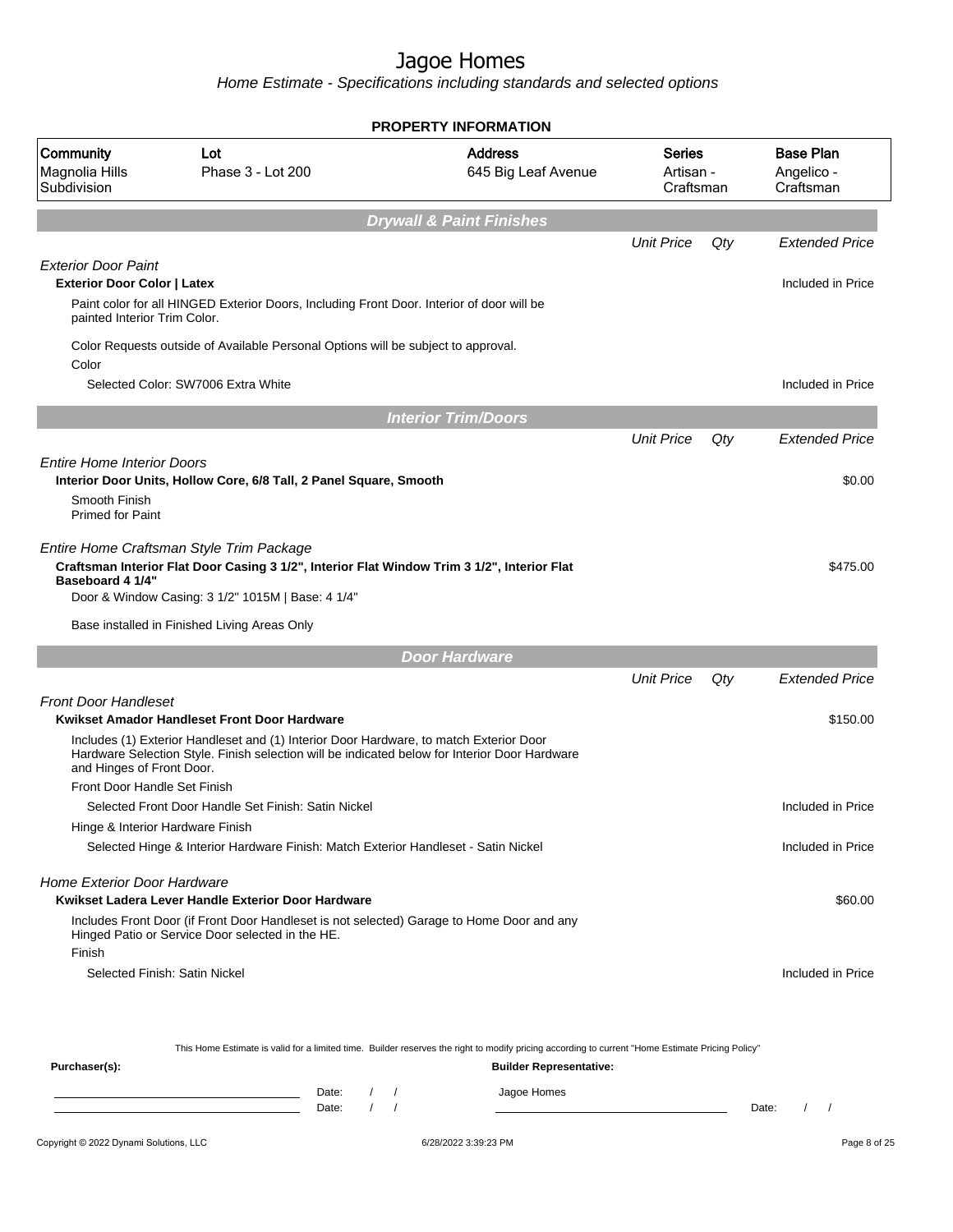|                                                                                 |                                                                                                                                                                                           |                                                | <b>PROPERTY INFORMATION</b>                                                      |                   |     |                                             |
|---------------------------------------------------------------------------------|-------------------------------------------------------------------------------------------------------------------------------------------------------------------------------------------|------------------------------------------------|----------------------------------------------------------------------------------|-------------------|-----|---------------------------------------------|
| Community<br>Magnolia Hills<br>Subdivision                                      | Lot<br>Phase 3 - Lot 200                                                                                                                                                                  |                                                | <b>Address</b><br><b>Series</b><br>645 Big Leaf Avenue<br>Artisan -<br>Craftsman |                   |     | <b>Base Plan</b><br>Angelico -<br>Craftsman |
|                                                                                 |                                                                                                                                                                                           |                                                | <b>Door Hardware</b>                                                             |                   |     |                                             |
|                                                                                 |                                                                                                                                                                                           |                                                |                                                                                  | <b>Unit Price</b> | Qty | <b>Extended Price</b>                       |
| <b>Entire Home Interior Door Locks</b><br>Includes all Interior Doors<br>Finish | Kwikset Ladera Lever Handle Interior Door Knob Package                                                                                                                                    |                                                |                                                                                  |                   |     | \$220.00                                    |
|                                                                                 | Selected Finish: Satin Nickel                                                                                                                                                             |                                                |                                                                                  |                   |     | Included in Price                           |
| Door Stops                                                                      | Hardware-Spring & Hinge Door Stops                                                                                                                                                        |                                                |                                                                                  |                   |     | Included in Price                           |
|                                                                                 |                                                                                                                                                                                           |                                                | <b>Cabinets</b>                                                                  |                   |     |                                             |
|                                                                                 |                                                                                                                                                                                           |                                                |                                                                                  | <b>Unit Price</b> | Qty | <b>Extended Price</b>                       |
| Kitchen Cabinet Design Options                                                  | 42" Straight Lay Wall Cabinets w/ Crown Molding                                                                                                                                           |                                                |                                                                                  |                   |     | \$410.00                                    |
| <b>Kitchen Cabinets</b><br><b>Sinclair Birch</b><br>Finish                      |                                                                                                                                                                                           |                                                |                                                                                  |                   |     | Included in Price                           |
| Selected Finish: Flagstone                                                      |                                                                                                                                                                                           |                                                |                                                                                  |                   |     | Included in Price                           |
| <b>Owners Bath Cabinets</b><br><b>Sinclair Birch</b>                            |                                                                                                                                                                                           |                                                |                                                                                  |                   |     | Included in Price                           |
| Finish<br>Selected Finish: Flagstone                                            |                                                                                                                                                                                           |                                                |                                                                                  |                   |     | Included in Price                           |
| Vanity Height                                                                   | Selected Vanity Height: Raised - 35"                                                                                                                                                      |                                                |                                                                                  |                   |     | \$70.00                                     |
| <b>Bath 2 Cabinets</b><br><b>Sinclair Birch</b>                                 |                                                                                                                                                                                           |                                                |                                                                                  |                   |     | Included in Price                           |
| Finish                                                                          |                                                                                                                                                                                           |                                                |                                                                                  |                   |     |                                             |
| Selected Finish: Flagstone<br>Vanity Height                                     |                                                                                                                                                                                           |                                                |                                                                                  |                   |     | Included in Price                           |
|                                                                                 | Selected Vanity Height: Raised - 35"                                                                                                                                                      |                                                |                                                                                  |                   |     | \$70.00                                     |
|                                                                                 |                                                                                                                                                                                           |                                                | <b>Cabinet Hardware</b>                                                          |                   |     |                                             |
|                                                                                 |                                                                                                                                                                                           |                                                |                                                                                  | <b>Unit Price</b> | Qty | <b>Extended Price</b>                       |
| Kitchen Cabinet Hardware<br><b>Abigail Collection</b>                           |                                                                                                                                                                                           |                                                |                                                                                  |                   |     | \$0.00                                      |
| Cabinet Door Hardware                                                           |                                                                                                                                                                                           |                                                |                                                                                  |                   |     |                                             |
|                                                                                 | Selected Cabinet Door Hardware: 128mm<br>This Home Estimate is valid for a limited time. Builder reserves the right to modify pricing according to current "Home Estimate Pricing Policy" |                                                |                                                                                  |                   |     | Included in Price                           |
| Purchaser(s):                                                                   | Date:<br>the control of the control of the control of<br>Date:                                                                                                                            | $\sqrt{2}$<br>$\prime$<br>$\prime$<br>$\prime$ | <b>Builder Representative:</b><br>Jagoe Homes                                    |                   |     | Date:<br>$\prime$<br>$\sqrt{ }$             |
| Copyright © 2022 Dynami Solutions, LLC                                          |                                                                                                                                                                                           |                                                | 6/28/2022 3:39:23 PM                                                             |                   |     | Page 9 of 25                                |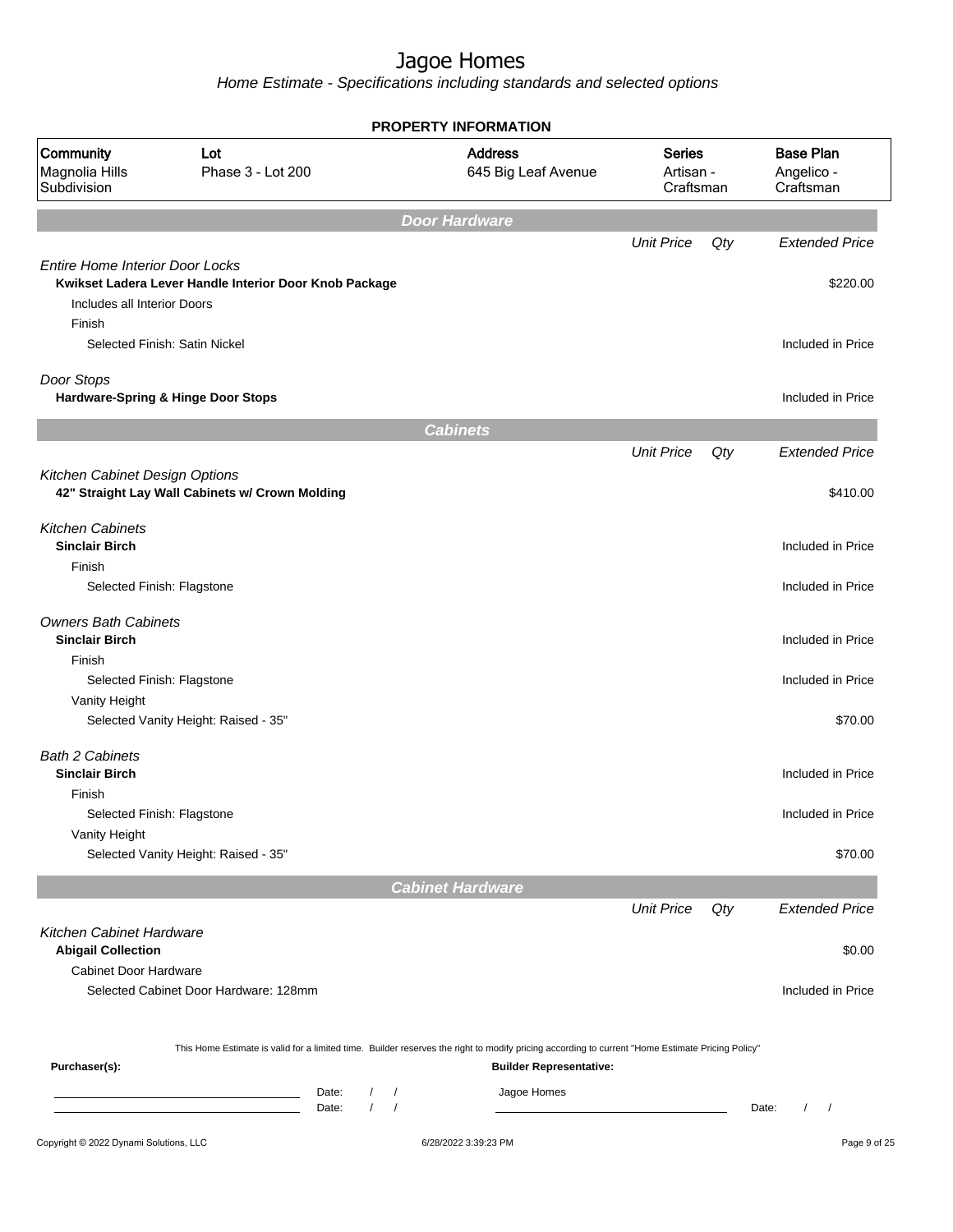Home Estimate - Specifications including standards and selected options

|                                            |                                                                                                                                                        | <b>PROPERTY INFORMATION</b>                                               |                   |                                             |                       |
|--------------------------------------------|--------------------------------------------------------------------------------------------------------------------------------------------------------|---------------------------------------------------------------------------|-------------------|---------------------------------------------|-----------------------|
| Community<br>Magnolia Hills<br>Subdivision | Lot<br>Phase 3 - Lot 200                                                                                                                               | <b>Address</b><br>Series<br>645 Big Leaf Avenue<br>Artisan -<br>Craftsman |                   | <b>Base Plan</b><br>Angelico -<br>Craftsman |                       |
|                                            |                                                                                                                                                        | <b>Cabinet Hardware</b>                                                   |                   |                                             |                       |
|                                            |                                                                                                                                                        |                                                                           | <b>Unit Price</b> | Qty                                         | <b>Extended Price</b> |
| Kitchen Cabinet Hardware                   |                                                                                                                                                        |                                                                           |                   |                                             |                       |
| <b>Cabinet Drawer Hardware</b>             |                                                                                                                                                        |                                                                           |                   |                                             |                       |
|                                            | Selected Cabinet Drawer Hardware: 128mm                                                                                                                |                                                                           |                   |                                             | Included in Price     |
| Finish                                     |                                                                                                                                                        |                                                                           |                   |                                             |                       |
|                                            | Selected Finish: Polished Chrome                                                                                                                       |                                                                           |                   |                                             | Included in Price     |
| <b>Owner's Bath Cabinet Hardware</b>       |                                                                                                                                                        |                                                                           |                   |                                             |                       |
| <b>Abigail Collection</b>                  |                                                                                                                                                        |                                                                           |                   |                                             | \$0.00                |
| <b>Cabinet Door Hardware</b>               |                                                                                                                                                        |                                                                           |                   |                                             |                       |
|                                            | Selected Cabinet Door Hardware: 128mm                                                                                                                  |                                                                           |                   |                                             | Included in Price     |
| <b>Cabinet Drawer Hardware</b>             |                                                                                                                                                        |                                                                           |                   |                                             |                       |
|                                            | Selected Cabinet Drawer Hardware: 128mm                                                                                                                |                                                                           |                   |                                             | Included in Price     |
| Finish                                     |                                                                                                                                                        |                                                                           |                   |                                             |                       |
|                                            | Selected Finish: Polished Chrome                                                                                                                       |                                                                           |                   |                                             | Included in Price     |
| <b>Bath 2 Cabinet Hardware</b>             |                                                                                                                                                        |                                                                           |                   |                                             |                       |
| <b>Abigail Collection</b>                  |                                                                                                                                                        |                                                                           |                   |                                             | \$0.00                |
| Cabinet Door Hardware                      |                                                                                                                                                        |                                                                           |                   |                                             |                       |
|                                            | Selected Cabinet Door Hardware: 128mm                                                                                                                  |                                                                           |                   |                                             | Included in Price     |
| <b>Cabinet Drawer Hardware</b>             |                                                                                                                                                        |                                                                           |                   |                                             |                       |
|                                            | Selected Cabinet Drawer Hardware: 96mm                                                                                                                 |                                                                           |                   |                                             | Included in Price     |
| Finish                                     |                                                                                                                                                        |                                                                           |                   |                                             |                       |
|                                            | Selected Finish: Polished Chrome                                                                                                                       |                                                                           |                   |                                             | Included in Price     |
|                                            |                                                                                                                                                        | <b>Countertops</b>                                                        |                   |                                             |                       |
|                                            |                                                                                                                                                        |                                                                           | <b>Unit Price</b> | Qty                                         | <b>Extended Price</b> |
| <b>Kitchen Countertops</b>                 |                                                                                                                                                        |                                                                           |                   |                                             |                       |
| Granite   3cm Class I                      |                                                                                                                                                        |                                                                           |                   |                                             | \$1,440.00            |
|                                            | Includes Stainless Steel Undermount Double Bowl Sink and 4 in Granite splash. Included<br>splash will be removed if decorative backsplash is selected. |                                                                           |                   |                                             |                       |
|                                            | Granite is not seamless and seams will be visible and can be felt.<br>Colors could vary from samples due to the nature of natural stone.               |                                                                           |                   |                                             |                       |
| Color                                      |                                                                                                                                                        |                                                                           |                   |                                             |                       |
|                                            | Selected Color: Valle Nevado                                                                                                                           |                                                                           |                   |                                             | Included in Price     |
| Edge Profile                               |                                                                                                                                                        |                                                                           |                   |                                             |                       |
|                                            | Selected Edge Profile: Pencil Edge Top & Bottom                                                                                                        |                                                                           |                   |                                             | Included in Price     |

This Home Estimate is valid for a limited time. Builder reserves the right to modify pricing according to current "Home Estimate Pricing Policy"

| Purchaser(s): |                |  | <b>Builder Representative:</b> |       |  |
|---------------|----------------|--|--------------------------------|-------|--|
|               | Date:<br>Date: |  | Jagoe Homes                    | Date: |  |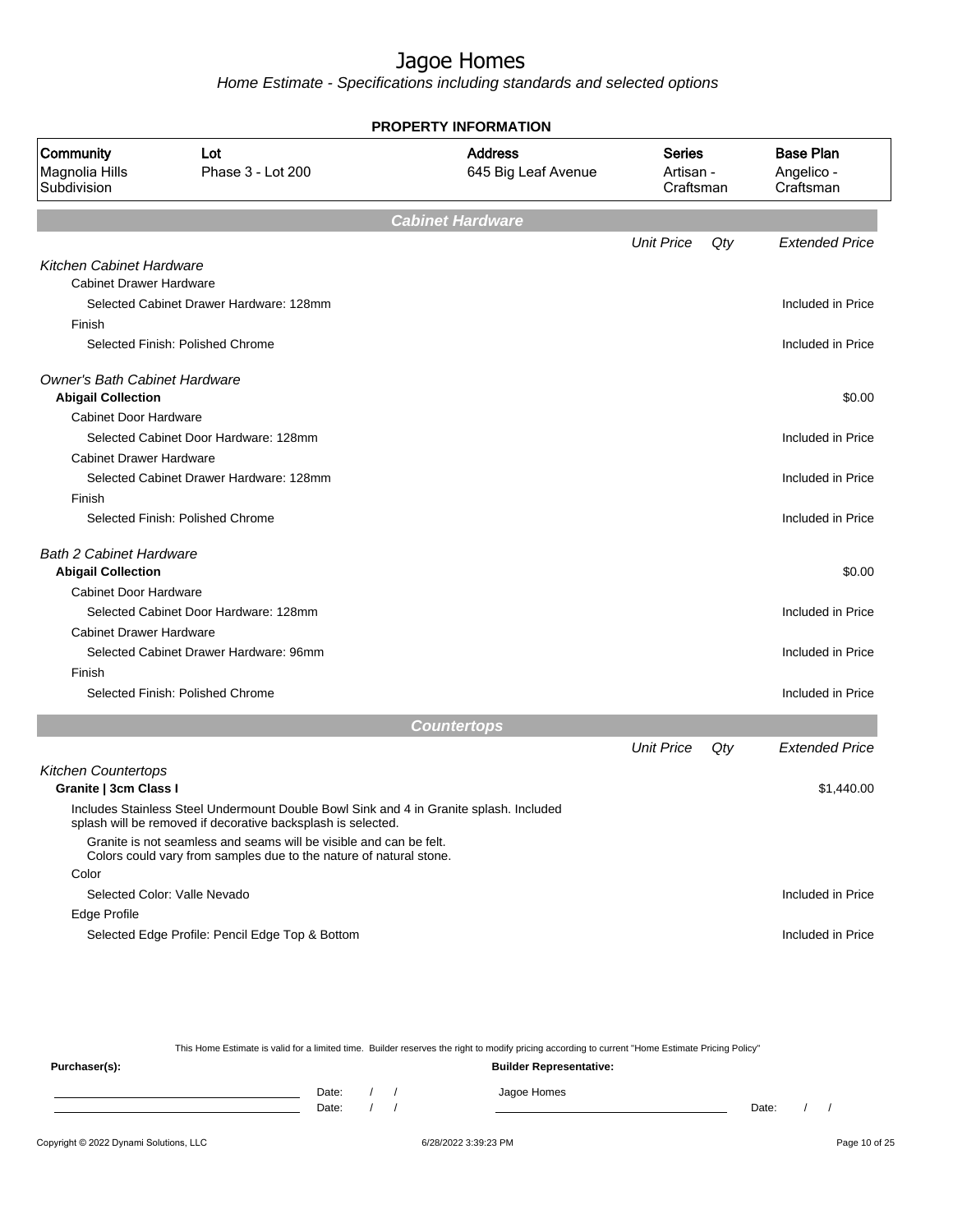|                                                  |                                                                                                                                                                                                                                                                                                                                                                                                                                                                                                                                                                               | <b>PROPERTY INFORMATION</b>           |                                  |     |                                             |
|--------------------------------------------------|-------------------------------------------------------------------------------------------------------------------------------------------------------------------------------------------------------------------------------------------------------------------------------------------------------------------------------------------------------------------------------------------------------------------------------------------------------------------------------------------------------------------------------------------------------------------------------|---------------------------------------|----------------------------------|-----|---------------------------------------------|
| Community<br>Magnolia Hills<br>Subdivision       | Lot<br>Phase 3 - Lot 200                                                                                                                                                                                                                                                                                                                                                                                                                                                                                                                                                      | <b>Address</b><br>645 Big Leaf Avenue | Series<br>Artisan -<br>Craftsman |     | <b>Base Plan</b><br>Angelico -<br>Craftsman |
|                                                  |                                                                                                                                                                                                                                                                                                                                                                                                                                                                                                                                                                               | <b>Countertops</b>                    |                                  |     |                                             |
|                                                  |                                                                                                                                                                                                                                                                                                                                                                                                                                                                                                                                                                               |                                       | <b>Unit Price</b>                | Qty | <b>Extended Price</b>                       |
| Kitchen Backsplash - Tile                        |                                                                                                                                                                                                                                                                                                                                                                                                                                                                                                                                                                               |                                       |                                  |     |                                             |
| Subway Tile   3" x 6"                            |                                                                                                                                                                                                                                                                                                                                                                                                                                                                                                                                                                               |                                       |                                  |     | \$1,175.00                                  |
|                                                  | Make a design statement in timeless subway tile.                                                                                                                                                                                                                                                                                                                                                                                                                                                                                                                              |                                       |                                  |     |                                             |
| Emser                                            |                                                                                                                                                                                                                                                                                                                                                                                                                                                                                                                                                                               |                                       |                                  |     |                                             |
| Ceramic Install Pattern                          |                                                                                                                                                                                                                                                                                                                                                                                                                                                                                                                                                                               |                                       |                                  |     |                                             |
|                                                  | Selected Ceramic Install Pattern: Half Offset - Horizontal                                                                                                                                                                                                                                                                                                                                                                                                                                                                                                                    |                                       |                                  |     | Included in Price                           |
| Color                                            |                                                                                                                                                                                                                                                                                                                                                                                                                                                                                                                                                                               |                                       |                                  |     |                                             |
| Selected Color: White                            |                                                                                                                                                                                                                                                                                                                                                                                                                                                                                                                                                                               |                                       |                                  |     | Included in Price                           |
| <b>Grout Color</b>                               |                                                                                                                                                                                                                                                                                                                                                                                                                                                                                                                                                                               |                                       |                                  |     |                                             |
|                                                  | Selected Grout Color: 93 Warm Gray                                                                                                                                                                                                                                                                                                                                                                                                                                                                                                                                            |                                       |                                  |     | Included in Price                           |
| Trim                                             |                                                                                                                                                                                                                                                                                                                                                                                                                                                                                                                                                                               |                                       |                                  |     |                                             |
|                                                  | Selected Trim: Jolly   Polished Chrome                                                                                                                                                                                                                                                                                                                                                                                                                                                                                                                                        |                                       |                                  |     | Included in Price                           |
| Owner's Bath Vanity Top                          |                                                                                                                                                                                                                                                                                                                                                                                                                                                                                                                                                                               |                                       |                                  |     |                                             |
|                                                  | <b>Cultured Marble   Double Rectangle Bowl</b>                                                                                                                                                                                                                                                                                                                                                                                                                                                                                                                                |                                       |                                  |     | \$390.00                                    |
| abrasive products.<br>mildew and chips.<br>Color | Cultured Marble is Beautiful - Veining and patterns can be incorporated during the casting<br>process, creating character, depth and interest that mimics its natural counterpart.<br>Low Maintenance - Cultured marble never needs to be sealed and is easy to clean with non-<br>Durable - Cultured marble is non-porous, making it extremely tough and resistant to stains,<br>Economical - In general, cultured marble is less expensive to fabricate and install than slab<br>marble, but will increase the overall value of a home just as natural stone products will. |                                       |                                  |     |                                             |
|                                                  | Selected Color: Carerra Frost                                                                                                                                                                                                                                                                                                                                                                                                                                                                                                                                                 |                                       |                                  |     | Included in Price                           |
| Finish                                           |                                                                                                                                                                                                                                                                                                                                                                                                                                                                                                                                                                               |                                       |                                  |     |                                             |
| Selected Finish: Matte                           |                                                                                                                                                                                                                                                                                                                                                                                                                                                                                                                                                                               |                                       |                                  |     | Included in Price                           |
|                                                  |                                                                                                                                                                                                                                                                                                                                                                                                                                                                                                                                                                               |                                       |                                  |     |                                             |
| Bath 2 Vanity Top                                |                                                                                                                                                                                                                                                                                                                                                                                                                                                                                                                                                                               |                                       |                                  |     |                                             |
| <b>Cultured Marble   Rectangle Bowl</b>          |                                                                                                                                                                                                                                                                                                                                                                                                                                                                                                                                                                               |                                       |                                  |     | \$120.00                                    |
| Color                                            |                                                                                                                                                                                                                                                                                                                                                                                                                                                                                                                                                                               |                                       |                                  |     |                                             |
|                                                  | Selected Color: Carerra Frost                                                                                                                                                                                                                                                                                                                                                                                                                                                                                                                                                 |                                       |                                  |     | Included in Price                           |
| Finish                                           |                                                                                                                                                                                                                                                                                                                                                                                                                                                                                                                                                                               |                                       |                                  |     |                                             |
| Selected Finish: Matte                           |                                                                                                                                                                                                                                                                                                                                                                                                                                                                                                                                                                               |                                       |                                  |     | Included in Price                           |
|                                                  |                                                                                                                                                                                                                                                                                                                                                                                                                                                                                                                                                                               | <b>Mirrors</b>                        |                                  |     |                                             |
|                                                  |                                                                                                                                                                                                                                                                                                                                                                                                                                                                                                                                                                               |                                       | <b>Unit Price</b>                | Qty | <b>Extended Price</b>                       |
| <b>Owner's Bath Mirrors</b>                      |                                                                                                                                                                                                                                                                                                                                                                                                                                                                                                                                                                               |                                       |                                  |     |                                             |
|                                                  | Beveled Edged Mirrors, (Qty 2), 24" X 36"                                                                                                                                                                                                                                                                                                                                                                                                                                                                                                                                     |                                       |                                  |     | \$80.00                                     |

|               | This Home Estimate is valid for a limited time. Builder reserves the right to modify pricing according to current "Home Estimate Pricing Policy" |                                |  |  |             |       |  |  |  |
|---------------|--------------------------------------------------------------------------------------------------------------------------------------------------|--------------------------------|--|--|-------------|-------|--|--|--|
| Purchaser(s): |                                                                                                                                                  | <b>Builder Representative:</b> |  |  |             |       |  |  |  |
|               |                                                                                                                                                  | Date:                          |  |  | Jagoe Homes |       |  |  |  |
|               |                                                                                                                                                  | Date:                          |  |  |             | Date: |  |  |  |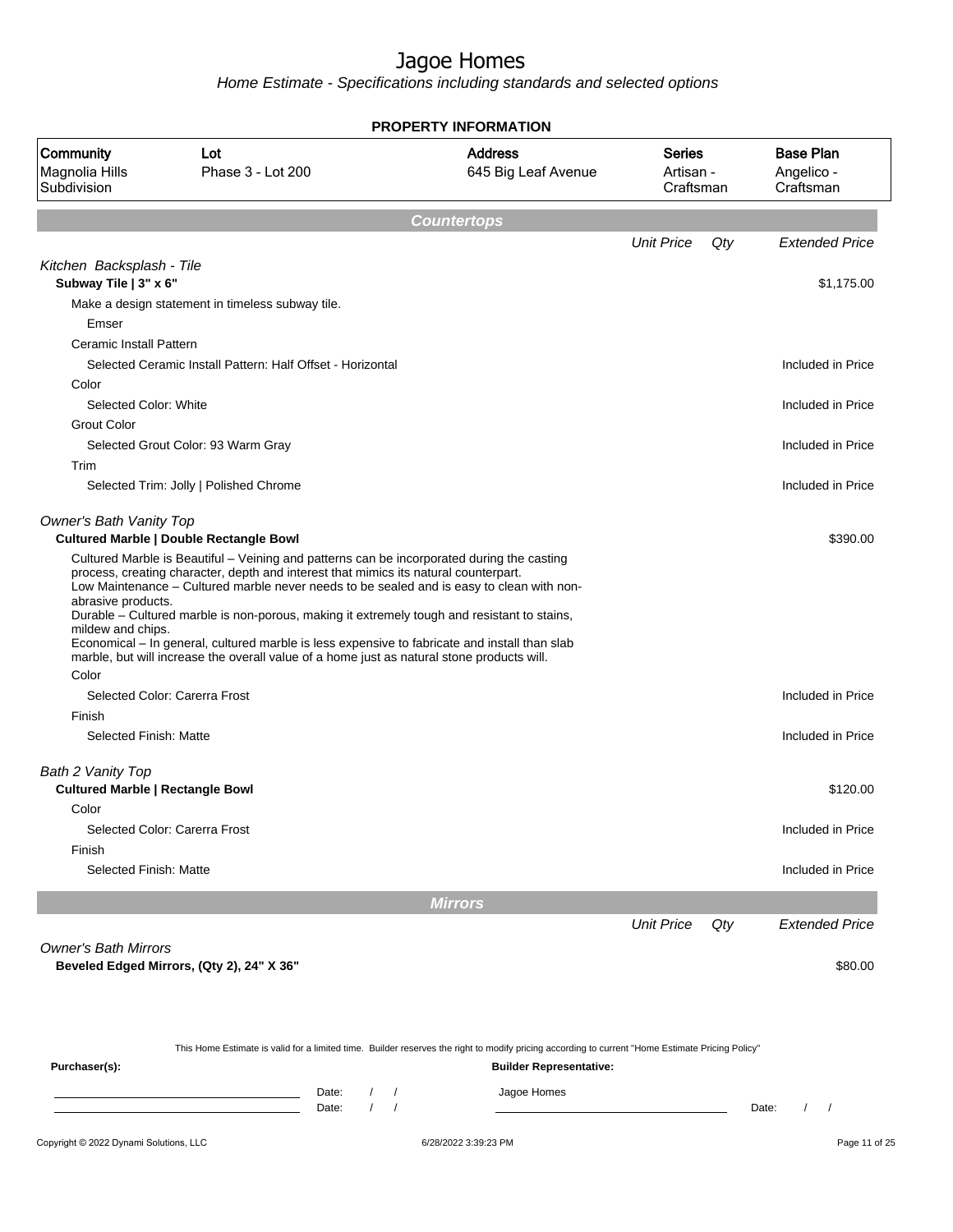|                                                   |                                                                                               | <b>PROPERTY INFORMATION</b>           |                                         |     |                                             |
|---------------------------------------------------|-----------------------------------------------------------------------------------------------|---------------------------------------|-----------------------------------------|-----|---------------------------------------------|
| <b>Community</b><br>Magnolia Hills<br>Subdivision | Lot<br>Phase 3 - Lot 200                                                                      | <b>Address</b><br>645 Big Leaf Avenue | <b>Series</b><br>Artisan -<br>Craftsman |     | <b>Base Plan</b><br>Angelico -<br>Craftsman |
|                                                   |                                                                                               | <b>Mirrors</b>                        |                                         |     |                                             |
|                                                   |                                                                                               |                                       | <b>Unit Price</b>                       | Qty | <b>Extended Price</b>                       |
| <b>Bath 2 Mirror</b>                              | Beveled Edge Mirror(s)   Per Base Plan                                                        |                                       |                                         |     | Included in Price                           |
|                                                   |                                                                                               | <b>Appliances</b>                     |                                         |     |                                             |
|                                                   |                                                                                               |                                       | <b>Unit Price</b>                       | Qty | <b>Extended Price</b>                       |
| Kitchen Range                                     |                                                                                               |                                       |                                         |     |                                             |
|                                                   | Range - Electric - Free Standing Smooth Top                                                   |                                       |                                         |     | Included in Price                           |
| Finish                                            |                                                                                               |                                       |                                         |     |                                             |
|                                                   | Selected Finish: Stainless Steel - JB645RKSS                                                  |                                       |                                         |     | \$115.00                                    |
| Kitchen Microwave or Microwave Hood               |                                                                                               |                                       |                                         |     |                                             |
| <b>Microwave - Stainless Steel</b>                |                                                                                               |                                       |                                         |     | \$80.00                                     |
|                                                   | GE® 1.6 CU. FT. OVER-THE-RANGE MICROWAVE OVEN                                                 |                                       |                                         |     |                                             |
|                                                   | Technical Specification: APPROXIMATE DIMENSIONS (HxWxD)<br>16 1/8 H x 29 7/8 W x 15 9/16 D in |                                       |                                         |     |                                             |
| Finish                                            |                                                                                               |                                       |                                         |     |                                             |
|                                                   | Selected Finish: Stainless Steel - JVM3160RFSS                                                |                                       |                                         |     | Included in Price                           |
| <b>Kitchen Dishwasher</b>                         | Dishwasher - Front Control - Stainless Steel                                                  |                                       |                                         |     | \$60.00                                     |
| <b>CYCLE &amp; DRY BOOST</b>                      | GE® FRONT CONTROL WITH PLASTIC INTERIOR DISHWASHER WITH SANITIZE                              |                                       |                                         |     |                                             |
|                                                   | Technical Specification: APPROXIMATE DIMENSIONS (HxWxD)<br>33 3/8 H x 23 3/4 W x 24 D in      |                                       |                                         |     |                                             |
| Finish                                            |                                                                                               |                                       |                                         |     |                                             |
|                                                   | Selected Finish: GDF550PSRSS                                                                  |                                       |                                         |     | Included in Price                           |
| Refrigerator                                      |                                                                                               |                                       |                                         |     |                                             |
| Finish                                            | Refrigerator - Side by Side w/ Ice & Water on Door                                            |                                       |                                         |     | \$650.00                                    |
|                                                   | Selected Finish: Stainless Steel - GSS25GYPFS                                                 |                                       |                                         |     | \$165.00                                    |
|                                                   |                                                                                               | Plumbing                              |                                         |     |                                             |
|                                                   |                                                                                               |                                       | <b>Unit Price</b>                       | Qty | <b>Extended Price</b>                       |
| Owner's Bath Fixture Color Package                |                                                                                               |                                       |                                         |     |                                             |
| <b>Bath Fixture Color</b>                         |                                                                                               |                                       |                                         |     | Included in Price                           |
| Color                                             |                                                                                               |                                       |                                         |     |                                             |
|                                                   |                                                                                               |                                       |                                         |     |                                             |

|                                        | This Home Estimate is valid for a limited time. Builder reserves the right to modify pricing according to current "Home Estimate Pricing Policy" |  |  |                                |       |  |  |               |  |
|----------------------------------------|--------------------------------------------------------------------------------------------------------------------------------------------------|--|--|--------------------------------|-------|--|--|---------------|--|
| Purchaser(s):                          |                                                                                                                                                  |  |  | <b>Builder Representative:</b> |       |  |  |               |  |
|                                        | Date:<br>Date:                                                                                                                                   |  |  | Jagoe Homes                    | Date: |  |  |               |  |
| Copyright © 2022 Dynami Solutions, LLC |                                                                                                                                                  |  |  | 6/28/2022 3:39:23 PM           |       |  |  | Page 12 of 25 |  |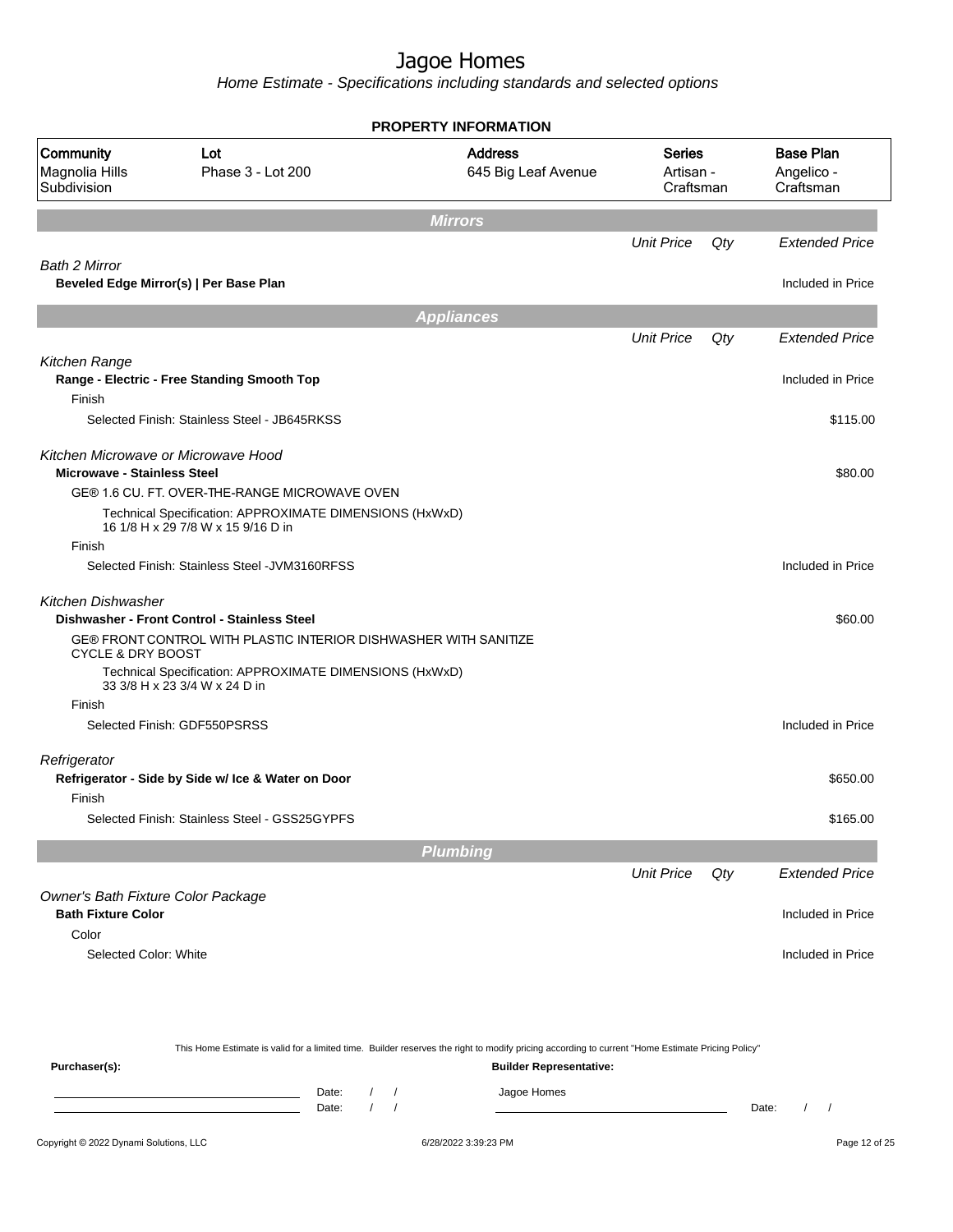| <b>PROPERTY INFORMATION</b>                                                             |                                                                                             |                                       |                                         |     |                                             |  |  |  |  |  |  |
|-----------------------------------------------------------------------------------------|---------------------------------------------------------------------------------------------|---------------------------------------|-----------------------------------------|-----|---------------------------------------------|--|--|--|--|--|--|
| <b>Community</b><br>Magnolia Hills<br>Subdivision                                       | Lot<br>Phase 3 - Lot 200                                                                    | <b>Address</b><br>645 Big Leaf Avenue | <b>Series</b><br>Artisan -<br>Craftsman |     | <b>Base Plan</b><br>Angelico -<br>Craftsman |  |  |  |  |  |  |
|                                                                                         |                                                                                             | <b>Plumbing</b>                       |                                         |     |                                             |  |  |  |  |  |  |
|                                                                                         |                                                                                             |                                       | <b>Unit Price</b>                       | Qty | <b>Extended Price</b>                       |  |  |  |  |  |  |
| <b>Owner's Bath Vanity</b><br>60" Double Bowl                                           |                                                                                             |                                       |                                         |     | \$1,760.00                                  |  |  |  |  |  |  |
| <b>Owner's Bath Lavatory Faucet</b><br><b>Delta Ashlyn Collection</b>                   |                                                                                             |                                       |                                         | 2   | Included in Price                           |  |  |  |  |  |  |
| Finish<br>Selected Finish: Chrome<br>Spread                                             |                                                                                             |                                       |                                         |     | Included in Price                           |  |  |  |  |  |  |
|                                                                                         | Selected Spread: 2564   4" Spread                                                           |                                       |                                         |     | Included in Price                           |  |  |  |  |  |  |
| <b>Chrome Towel Bar &amp; Paper Holder</b>                                              | Owner's Bath Towel Bar or Robe Hooks & Paper Holder                                         |                                       |                                         |     | Included in Price                           |  |  |  |  |  |  |
|                                                                                         | Owners Bath Tub/Shower or Shower Stall<br>60" Fiberglass Shower Stall   Sliding Shower Door |                                       |                                         |     | \$1,170.00                                  |  |  |  |  |  |  |
| accomodate shower.                                                                      | Semi Frameless Chrome Shower Door with Clear Glass Included Plan may be revised to          |                                       |                                         |     |                                             |  |  |  |  |  |  |
| <b>Glass Pattern</b>                                                                    |                                                                                             |                                       |                                         |     |                                             |  |  |  |  |  |  |
|                                                                                         | Selected Glass Pattern: Clear<br>Semi Frameless Sliding Shower Door                         |                                       |                                         |     | Included in Price                           |  |  |  |  |  |  |
|                                                                                         | Selected Semi Frameless Sliding Shower Door: N/A                                            |                                       |                                         |     | Included in Price                           |  |  |  |  |  |  |
| Shower Door                                                                             |                                                                                             |                                       |                                         |     |                                             |  |  |  |  |  |  |
|                                                                                         | Selected Shower Door: Chrome                                                                |                                       |                                         |     | Included in Price                           |  |  |  |  |  |  |
| <b>Owner's Bath Shower Stall Faucet</b>                                                 | Delta Ashlyn Shower Stall Faucet T14264                                                     |                                       |                                         |     | Included in Price                           |  |  |  |  |  |  |
| Model # T14264                                                                          |                                                                                             |                                       |                                         |     |                                             |  |  |  |  |  |  |
| Finish<br>Selected Finish: Chrome                                                       |                                                                                             |                                       |                                         |     | Included in Price                           |  |  |  |  |  |  |
| <b>Owner's Bath Commode</b><br>Standard 1.6 Gallon Commode, 2 pc.<br>1.6 Gallon<br>2 PC |                                                                                             |                                       |                                         |     | Included in Price                           |  |  |  |  |  |  |
| <b>Bath 2 Fixture Color Package</b>                                                     |                                                                                             |                                       |                                         |     |                                             |  |  |  |  |  |  |
| <b>Bath Fixture Color</b>                                                               |                                                                                             |                                       |                                         |     | Included in Price                           |  |  |  |  |  |  |
| Color<br>Selected Color: White                                                          |                                                                                             |                                       |                                         |     | Included in Price                           |  |  |  |  |  |  |

| This Home Estimate is valid for a limited time. Builder reserves the right to modify pricing according to current "Home Estimate Pricing Policy" |  |       |  |  |                                |       |  |  |
|--------------------------------------------------------------------------------------------------------------------------------------------------|--|-------|--|--|--------------------------------|-------|--|--|
| Purchaser(s):                                                                                                                                    |  |       |  |  | <b>Builder Representative:</b> |       |  |  |
|                                                                                                                                                  |  | Date: |  |  | Jagoe Homes                    |       |  |  |
|                                                                                                                                                  |  | Date: |  |  |                                | Date: |  |  |
|                                                                                                                                                  |  |       |  |  |                                |       |  |  |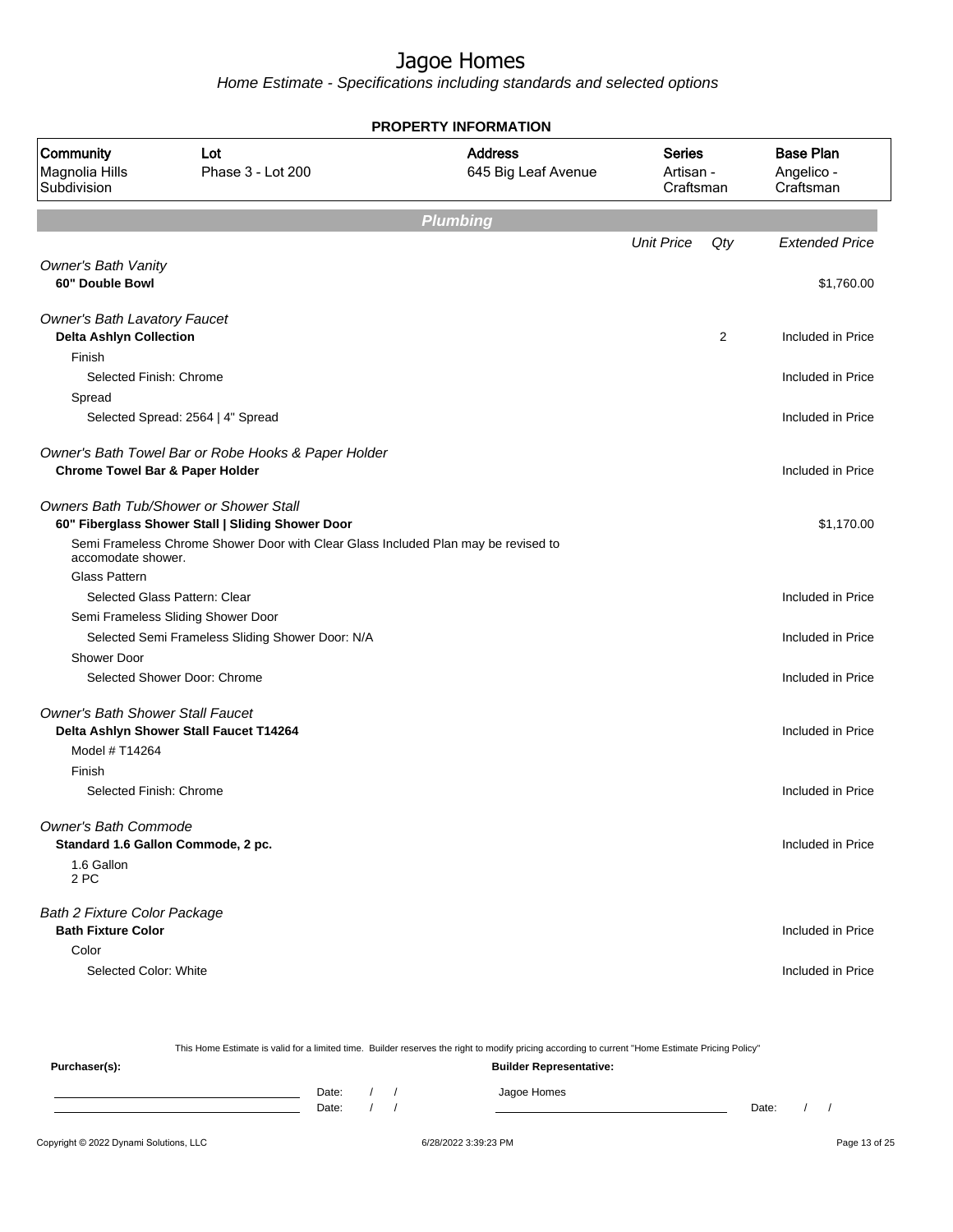|                                                                              |                                                                                              |                                       | <b>PROPERTY INFORMATION</b>             |     |                                             |  |  |  |  |  |  |  |  |
|------------------------------------------------------------------------------|----------------------------------------------------------------------------------------------|---------------------------------------|-----------------------------------------|-----|---------------------------------------------|--|--|--|--|--|--|--|--|
| Community<br>Magnolia Hills<br>Subdivision                                   | Lot<br>Phase 3 - Lot 200                                                                     | <b>Address</b><br>645 Big Leaf Avenue | <b>Series</b><br>Artisan -<br>Craftsman |     | <b>Base Plan</b><br>Angelico -<br>Craftsman |  |  |  |  |  |  |  |  |
|                                                                              |                                                                                              | Plumbing                              |                                         |     |                                             |  |  |  |  |  |  |  |  |
|                                                                              |                                                                                              |                                       | <b>Unit Price</b>                       | Qty | <b>Extended Price</b>                       |  |  |  |  |  |  |  |  |
| Bath 2 Vanity<br><b>Specification Per Base Plan</b><br>for more information. | Vanity specification as indicated on Base Floor Plan. Please contact your Design Coordinator |                                       |                                         |     | Included in Price                           |  |  |  |  |  |  |  |  |
| <b>Bath 2 Commode</b><br>1.6 Gallon<br>2 PC                                  | Standard 1.6 Gallon Commode, 2 pc.                                                           |                                       |                                         |     | Included in Price                           |  |  |  |  |  |  |  |  |
| <b>Bath 2 Lavatory Faucet</b><br><b>Delta Ashlyn Collection</b><br>Finish    |                                                                                              |                                       |                                         |     | Included in Price                           |  |  |  |  |  |  |  |  |
| Selected Finish: Chrome                                                      |                                                                                              |                                       |                                         |     | Included in Price                           |  |  |  |  |  |  |  |  |
| Spread                                                                       | Selected Spread: 2564   4" Spread                                                            |                                       |                                         |     | Included in Price                           |  |  |  |  |  |  |  |  |
| Bath 2 Towel Bar & Paper Holder                                              | <b>Chrome Towel Bar &amp; Paper Holder</b>                                                   |                                       |                                         |     | Included in Price                           |  |  |  |  |  |  |  |  |
| Bath 2 Tub/Shower or Shower Stall<br>60" Fiberglass Tub/Shower               |                                                                                              |                                       |                                         |     | Included in Price                           |  |  |  |  |  |  |  |  |
| <b>Bath 2 Tub/Shower Faucet</b><br>Finish                                    | Delta Ashlyn Tub/Shower Faucet T14464                                                        |                                       |                                         |     | Included in Price                           |  |  |  |  |  |  |  |  |
|                                                                              | Selected Finish: Chrome                                                                      |                                       |                                         |     | Included in Price                           |  |  |  |  |  |  |  |  |
| <b>Kitchen Sink</b><br>Sink 9 1/2" Deep                                      | Blanco Precis Undermount Sink - Super Single Bowl w/Chrome Disposal Flange                   |                                       |                                         |     | \$680.00                                    |  |  |  |  |  |  |  |  |
| Color                                                                        | Selected Color: Metallic Gray 440148                                                         |                                       |                                         |     | Included in Price                           |  |  |  |  |  |  |  |  |
| <b>Kitchen Sink Faucet</b>                                                   | Leland #9178   Single Handle Pull Down                                                       |                                       |                                         |     | \$275.00                                    |  |  |  |  |  |  |  |  |
| Kitchen Garbage Disposal<br>Garbage Disposal 1/3 hp                          |                                                                                              |                                       |                                         |     | Included in Price                           |  |  |  |  |  |  |  |  |

| This Home Estimate is valid for a limited time. Builder reserves the right to modify pricing according to current "Home Estimate Pricing Policy" |                                |       |  |  |             |       |  |  |
|--------------------------------------------------------------------------------------------------------------------------------------------------|--------------------------------|-------|--|--|-------------|-------|--|--|
| Purchaser(s):                                                                                                                                    | <b>Builder Representative:</b> |       |  |  |             |       |  |  |
|                                                                                                                                                  |                                | Date: |  |  | Jagoe Homes |       |  |  |
|                                                                                                                                                  |                                | Date: |  |  |             | Date: |  |  |
|                                                                                                                                                  |                                |       |  |  |             |       |  |  |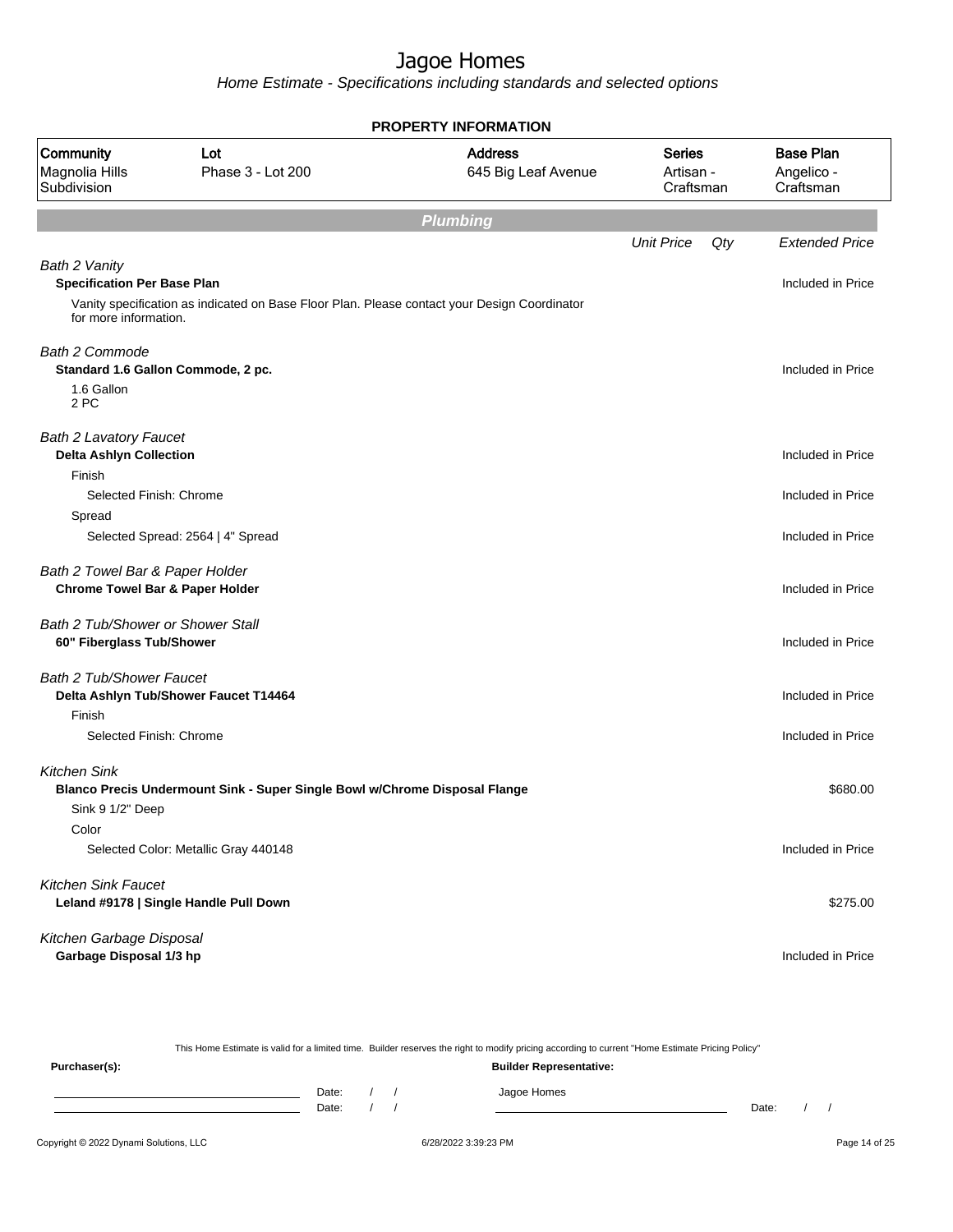Home Estimate - Specifications including standards and selected options

|                                                                    | <b>PROPERTY INFORMATION</b>                                                        |                                          |                                  |     |                                             |  |  |  |  |
|--------------------------------------------------------------------|------------------------------------------------------------------------------------|------------------------------------------|----------------------------------|-----|---------------------------------------------|--|--|--|--|
| Community<br>Magnolia Hills<br>Subdivision                         | Lot<br>Phase 3 - Lot 200                                                           | <b>Address</b><br>645 Big Leaf Avenue    | Series<br>Artisan -<br>Craftsman |     | <b>Base Plan</b><br>Angelico -<br>Craftsman |  |  |  |  |
|                                                                    |                                                                                    | <b>Plumbing</b>                          |                                  |     |                                             |  |  |  |  |
|                                                                    |                                                                                    |                                          | <b>Unit Price</b>                | Qty | <b>Extended Price</b>                       |  |  |  |  |
| Kitchen Ice Maker Water Line<br><b>Ice Maker Water Line</b>        |                                                                                    |                                          |                                  |     | Included in Price                           |  |  |  |  |
| Kitchen Gas Line for Range<br>Existing 220v outlet remains.        | Gas Line for Range, Includes 110-Volt Outlet                                       |                                          |                                  |     | \$970.00                                    |  |  |  |  |
| <b>Entire Home Water Heater</b><br><b>Tankless Water Heater</b>    |                                                                                    |                                          |                                  |     | Included in Price                           |  |  |  |  |
| <b>Main Water Shutoff Valve</b>                                    | Entire Home Main Water Shutoff Valve                                               |                                          |                                  |     | Included in Price                           |  |  |  |  |
| <b>Entire Home Plumbing Supply Pipes</b>                           | <b>Plumbing Pipes: Water Continuous PEX Piping</b>                                 |                                          |                                  |     | Included in Price                           |  |  |  |  |
| <b>Plumbing Drains and Vents PVC</b>                               | Entire Home Plumbing Waste & Vent Lines                                            |                                          |                                  |     | Included in Price                           |  |  |  |  |
|                                                                    | Entire Home Secondary Shut-Off Valves<br>Secondary Shut-Off Valves at each fixture |                                          |                                  |     | Included in Price                           |  |  |  |  |
| <b>Exterior Plumbing Sewer Lines</b>                               | Plumbing Pipes: Exterior Sewer Lines PVC Schedule 40                               |                                          |                                  |     | Included in Price                           |  |  |  |  |
| <b>Exterior Sillcocks</b>                                          | <b>Outside Faucets Frost Proof (Per Plan)</b>                                      |                                          |                                  |     | Included in Price                           |  |  |  |  |
|                                                                    |                                                                                    | <b>Electrical, Media, Communications</b> |                                  |     |                                             |  |  |  |  |
|                                                                    |                                                                                    |                                          | <b>Unit Price</b>                | Qty | <b>Extended Price</b>                       |  |  |  |  |
| <b>Front Porch Light(s)</b><br><b>Recessed Lighting (Per Plan)</b> |                                                                                    |                                          |                                  |     | Included in Price                           |  |  |  |  |
| Foyer Light(s)<br>Flush Mount Light   2 Bulb<br>Finish             |                                                                                    |                                          |                                  |     | Included in Price                           |  |  |  |  |
|                                                                    | Selected Finish: Brushed Nickel                                                    |                                          |                                  |     | Included in Price                           |  |  |  |  |

This Home Estimate is valid for a limited time. Builder reserves the right to modify pricing according to current "Home Estimate Pricing Policy"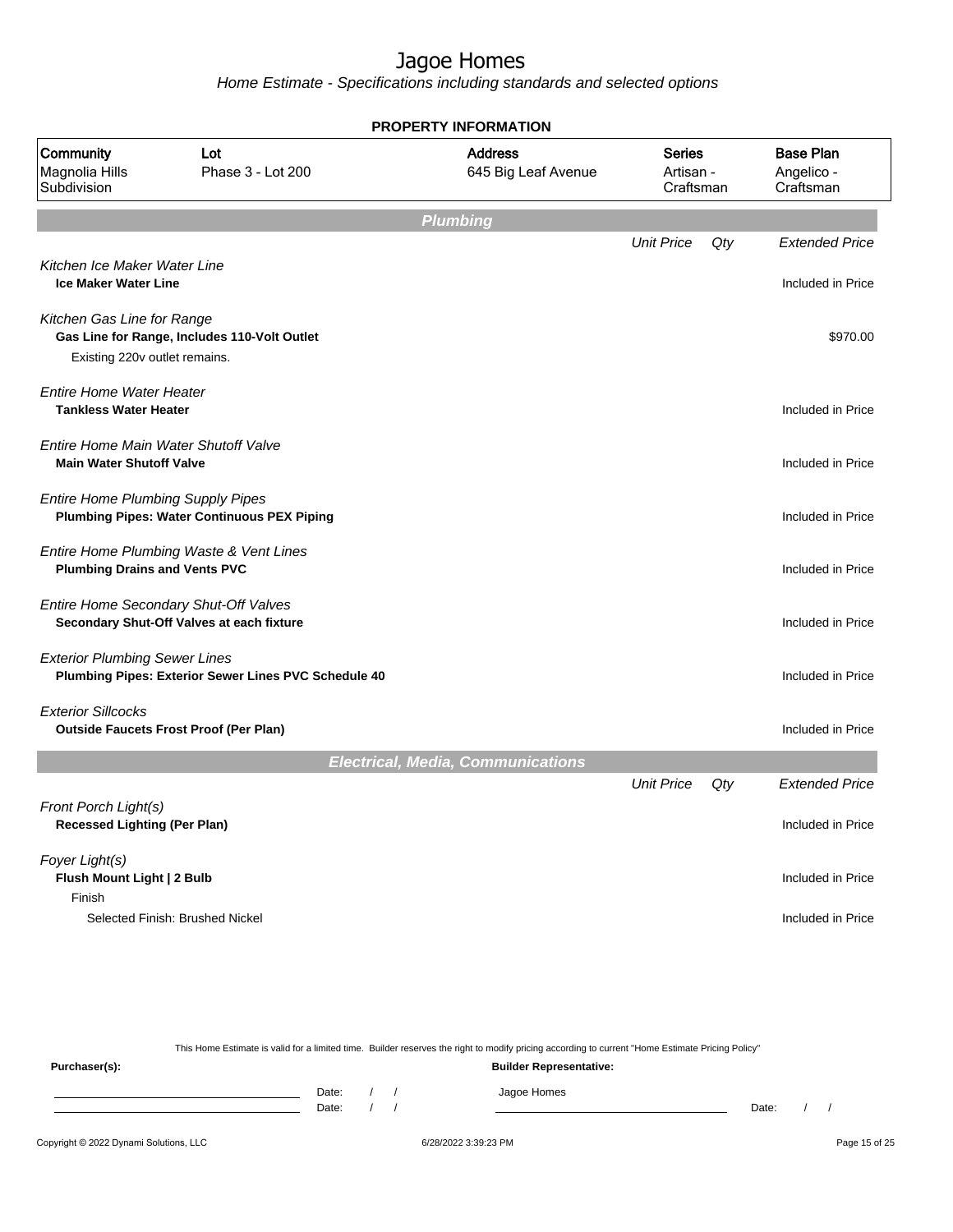Home Estimate - Specifications including standards and selected options

| <b>PROPERTY INFORMATION</b>                                            |                                                                                             |                                          |                                         |     |                                             |  |  |
|------------------------------------------------------------------------|---------------------------------------------------------------------------------------------|------------------------------------------|-----------------------------------------|-----|---------------------------------------------|--|--|
| Community<br>Magnolia Hills<br>Subdivision                             | Lot<br>Phase 3 - Lot 200                                                                    | <b>Address</b><br>645 Big Leaf Avenue    | <b>Series</b><br>Artisan -<br>Craftsman |     | <b>Base Plan</b><br>Angelico -<br>Craftsman |  |  |
|                                                                        |                                                                                             | <b>Electrical, Media, Communications</b> |                                         |     |                                             |  |  |
|                                                                        |                                                                                             |                                          | <b>Unit Price</b>                       | Qty | <b>Extended Price</b>                       |  |  |
| <b>Family Room Ceiling Fixture</b><br>Color                            | Ceiling Fan 52" Kichler Pro Select #330017, w/Bowl LED Light                                |                                          |                                         |     | Included in Price                           |  |  |
|                                                                        | Selected Color: Brushed Nickel w/Silver Blades                                              |                                          |                                         |     | Included in Price                           |  |  |
| <b>Kitchen Ceiling Lighting</b><br><b>Recessed Lighting (Per Plan)</b> |                                                                                             |                                          |                                         |     | Included in Price                           |  |  |
|                                                                        | Kitchen - Additional Recessed Lighting<br><b>Standard Recessed Light on Existing Switch</b> |                                          | \$145.00                                | 2   | \$290.00                                    |  |  |
|                                                                        | <b>Comments: Dining Area</b>                                                                |                                          |                                         |     |                                             |  |  |
| Kitchen Under Cabinet Light                                            | Under Cabinet Lighting Package, qty 4                                                       |                                          |                                         |     | \$480.00                                    |  |  |
| wall cabinets in the kitchen.                                          | Includes one under counter lighting package to be installed in predetermined location under |                                          |                                         |     |                                             |  |  |
|                                                                        | This includes (4) under counter lights.                                                     |                                          |                                         |     |                                             |  |  |
| <b>Additional Under Cabinet Light</b>                                  | Additional Under Cabinet Light, on Existing Switch                                          |                                          |                                         |     | \$120.00                                    |  |  |
| <b>Kitchen GFI Outlet</b><br>Interior GFI Outlet(s)                    |                                                                                             |                                          |                                         |     | Included in Price                           |  |  |
| Kitchen Range Receptacle<br>Range 220 Volt Receptacle                  |                                                                                             |                                          |                                         |     | Included in Price                           |  |  |
| Dining Area Ceiling Light(s)<br><b>Recessed Lighting (Per Plan)</b>    |                                                                                             |                                          |                                         |     | Included in Price                           |  |  |
| Main Level Hall Ceiling Light(s)<br>Flush Mount Light   2 Bulb         |                                                                                             |                                          |                                         |     | Included in Price                           |  |  |
| Finish                                                                 | Selected Finish: Brushed Nickel                                                             |                                          |                                         |     | Included in Price                           |  |  |
| <b>Laundry Ceiling Light</b><br>Flush Mount Light   3 Bulb             |                                                                                             |                                          |                                         |     | Included in Price                           |  |  |
| Finish                                                                 | Selected Finish: Brushed Nickel                                                             |                                          |                                         |     | Included in Price                           |  |  |

Copyright © 2022 Dynami Solutions, LLC **Capital Contract Contract Contract Contract Contract Contract Contract Contract Contract Contract Contract Contract Contract Contract Contract Contract Contract Contract Contract Con** This Home Estimate is valid for a limited time. Builder reserves the right to modify pricing according to current "Home Estimate Pricing Policy" **Purchaser(s): Builder Representative:** Date: / / Jagoe Homes<br>Date: / / Jagoe Homes Date: / / **Date: / / 2006** Date: / / / Date: / / / Date: / / / 2006 Date: / / / 2006 Date: / / / 2006 Date: / / / 2006 Date: / / / 2007 Date: / / / 2007 Date: / / / 2007 Date: / / / 2007 Date: / / / 2007 Date: / / / 2007 D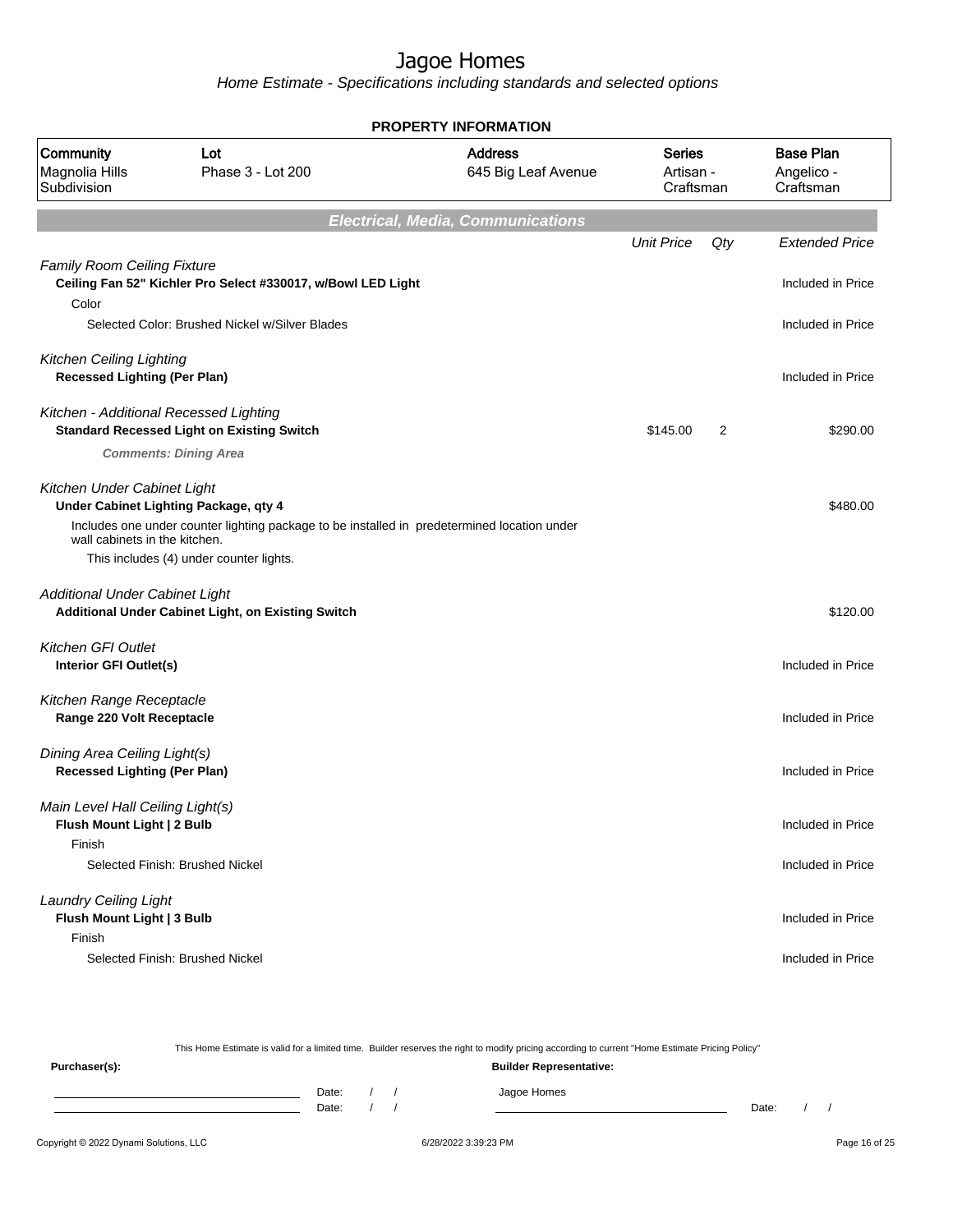|                                                                                       | <b>PROPERTY INFORMATION</b>                                                                                                                                                                                                                            |                                          |                                         |     |                                             |  |  |  |
|---------------------------------------------------------------------------------------|--------------------------------------------------------------------------------------------------------------------------------------------------------------------------------------------------------------------------------------------------------|------------------------------------------|-----------------------------------------|-----|---------------------------------------------|--|--|--|
| Community<br>Magnolia Hills<br>Subdivision                                            | Lot<br>Phase 3 - Lot 200                                                                                                                                                                                                                               | <b>Address</b><br>645 Big Leaf Avenue    | <b>Series</b><br>Artisan -<br>Craftsman |     | <b>Base Plan</b><br>Angelico -<br>Craftsman |  |  |  |
|                                                                                       |                                                                                                                                                                                                                                                        | <b>Electrical, Media, Communications</b> |                                         |     |                                             |  |  |  |
|                                                                                       |                                                                                                                                                                                                                                                        |                                          | <b>Unit Price</b>                       | Qty | <b>Extended Price</b>                       |  |  |  |
| Laundry Dryer Receptacle<br>Dryer 220 Volt Receptacle                                 |                                                                                                                                                                                                                                                        |                                          |                                         |     | Included in Price                           |  |  |  |
| <b>Owner's Suite Ceiling Light</b><br>Flush Mount Light   3 Bulb                      |                                                                                                                                                                                                                                                        |                                          |                                         |     | Included in Price                           |  |  |  |
| Finish                                                                                | Selected Finish: Brushed Nickel                                                                                                                                                                                                                        |                                          |                                         |     | Included in Price                           |  |  |  |
| Owner's Closet Light(s)<br>Flush Mount Light   2 Bulb<br>Finish                       |                                                                                                                                                                                                                                                        |                                          |                                         |     | Included in Price                           |  |  |  |
|                                                                                       | Selected Finish: Brushed Nickel                                                                                                                                                                                                                        |                                          |                                         |     | Included in Price                           |  |  |  |
| <b>Owner's Bath Vanity Light</b><br>Standard   3 Light   24"   5337   Qty 2<br>Finish | The modern lines of this bath light fixture with Satin Etched glass will blend into many decors.                                                                                                                                                       |                                          |                                         |     | \$90.00                                     |  |  |  |
| Selected Finish: Chrome                                                               |                                                                                                                                                                                                                                                        |                                          |                                         |     | Included in Price                           |  |  |  |
|                                                                                       | Owner's Bath Additional Tub/Shower Light<br>Additional Tub/Shower Light Fixture w/ Switch<br>Includes one tub/shower special recessed light fixture with switch in choice of bathroom.<br>Technical Specification: Buyer must indicate choice of bath. |                                          |                                         |     | \$195.00                                    |  |  |  |
| Bath Exhaust Fan, Fan Only                                                            | Owner's Bath Exhaust Fan or Fan/Light                                                                                                                                                                                                                  |                                          |                                         |     | Included in Price                           |  |  |  |
| <b>Owner's Bath GFI Outlet</b><br><b>GFI Interior Outlet(s)</b>                       |                                                                                                                                                                                                                                                        |                                          |                                         |     | Included in Price                           |  |  |  |
| <b>Bedroom 2 Ceiling Light</b><br>Flush Mount Light   3 Bulb<br>Finish                |                                                                                                                                                                                                                                                        |                                          |                                         |     | Included in Price                           |  |  |  |
|                                                                                       | Selected Finish: Brushed Nickel                                                                                                                                                                                                                        |                                          |                                         |     | Included in Price                           |  |  |  |
| Bedroom 2 Closet Light<br>Flush Mount Light   2 Bulb<br>Finish                        |                                                                                                                                                                                                                                                        |                                          |                                         |     | Included in Price                           |  |  |  |
|                                                                                       | Selected Finish: Brushed Nickel                                                                                                                                                                                                                        |                                          |                                         |     | Included in Price                           |  |  |  |

| This Home Estimate is valid for a limited time. Builder reserves the right to modify pricing according to current "Home Estimate Pricing Policy" |  |       |  |  |                                |       |  |  |
|--------------------------------------------------------------------------------------------------------------------------------------------------|--|-------|--|--|--------------------------------|-------|--|--|
| Purchaser(s):                                                                                                                                    |  |       |  |  | <b>Builder Representative:</b> |       |  |  |
|                                                                                                                                                  |  | Date: |  |  | Jagoe Homes                    |       |  |  |
|                                                                                                                                                  |  | Date: |  |  |                                | Date: |  |  |
|                                                                                                                                                  |  |       |  |  |                                |       |  |  |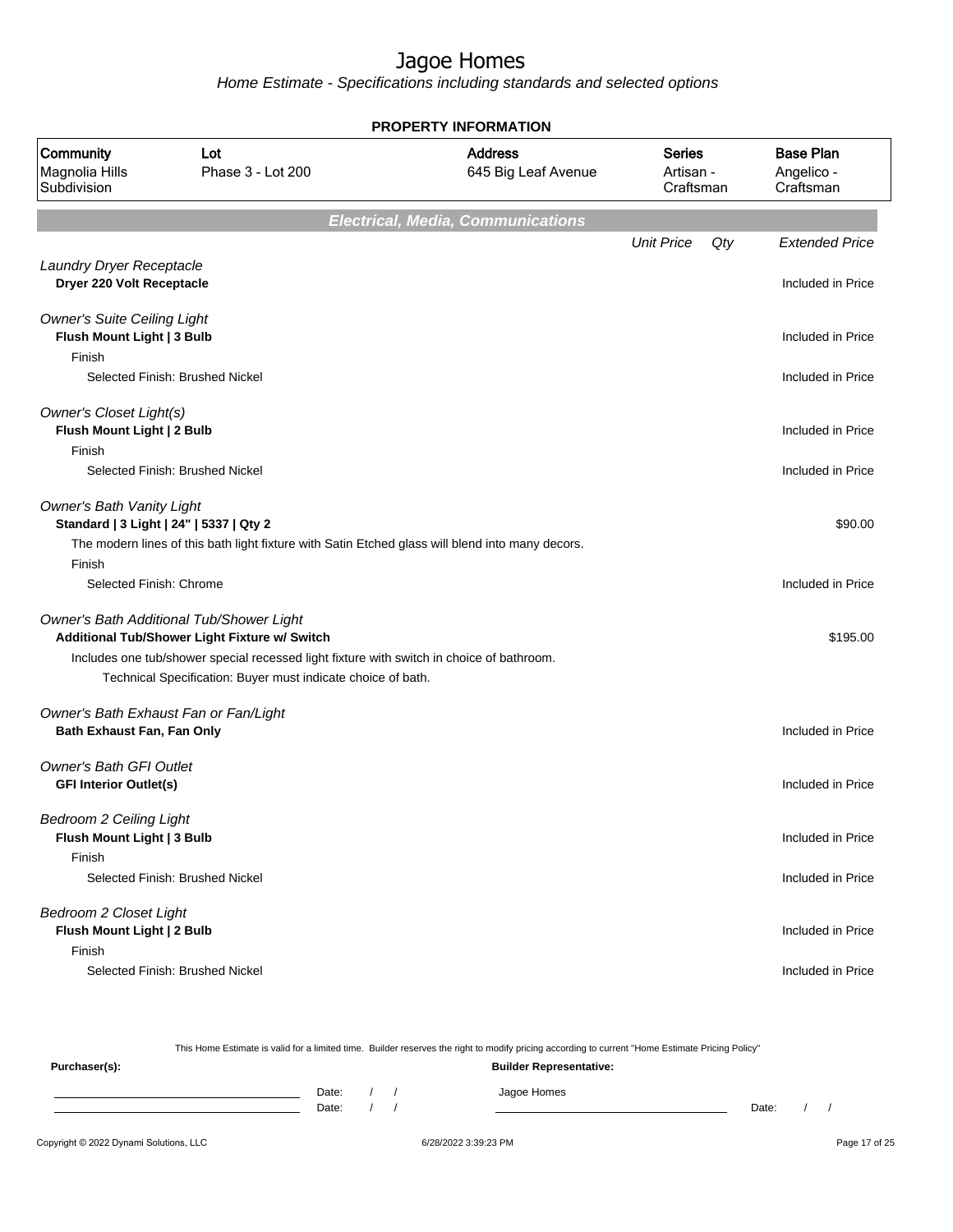Home Estimate - Specifications including standards and selected options

| <b>PROPERTY INFORMATION</b>                                            |                                                                                                                                                                                                            |                                          |                                         |     |                                             |  |  |
|------------------------------------------------------------------------|------------------------------------------------------------------------------------------------------------------------------------------------------------------------------------------------------------|------------------------------------------|-----------------------------------------|-----|---------------------------------------------|--|--|
| Community<br>Magnolia Hills<br>Subdivision                             | Lot<br>Phase 3 - Lot 200                                                                                                                                                                                   | <b>Address</b><br>645 Big Leaf Avenue    | <b>Series</b><br>Artisan -<br>Craftsman |     | <b>Base Plan</b><br>Angelico -<br>Craftsman |  |  |
|                                                                        |                                                                                                                                                                                                            | <b>Electrical, Media, Communications</b> |                                         |     |                                             |  |  |
|                                                                        |                                                                                                                                                                                                            |                                          | <b>Unit Price</b>                       | Qty | <b>Extended Price</b>                       |  |  |
| <b>Bedroom 3 Ceiling Light</b><br>Flush Mount Light   3 Bulb<br>Finish |                                                                                                                                                                                                            |                                          |                                         |     | Included in Price                           |  |  |
|                                                                        | Selected Finish: Brushed Nickel                                                                                                                                                                            |                                          |                                         |     | Included in Price                           |  |  |
| Bath 2 Vanity Light<br>Standard   3 Light   24"   5337                 | The modern lines of this bath light fixture with Satin Etched glass will blend into many decors.                                                                                                           |                                          |                                         |     | Included in Price                           |  |  |
| Finish<br>Selected Finish: Chrome                                      |                                                                                                                                                                                                            |                                          |                                         |     | Included in Price                           |  |  |
| Bath 2 Additional Tub/Shower Light                                     | Additional Tub/Shower Light Fixture w/ Switch<br>Includes one tub/shower special recessed light fixture with switch in choice of bathroom.<br>Technical Specification: Buyer must indicate choice of bath. |                                          |                                         |     | \$195.00                                    |  |  |
| Bath 2 Exhaust Fan or Fan/Light<br>Bath Exhaust Fan, Fan Only          |                                                                                                                                                                                                            |                                          |                                         |     | Included in Price                           |  |  |
| <b>Bath 2 GFI Outlet</b><br>Interior GFI Outlet(s)                     |                                                                                                                                                                                                            |                                          |                                         |     | Included in Price                           |  |  |
| Garage Ceiling Light(s)<br>Keyless (2)                                 |                                                                                                                                                                                                            |                                          |                                         |     | Included in Price                           |  |  |
| Garage Opener<br><b>Garage Door Opener Pre-Wire</b>                    |                                                                                                                                                                                                            |                                          |                                         |     | Included in Price                           |  |  |
| Garage Exterior Light                                                  | Coach Light Kichler #49926 BKT Capanna<br>The 16" 1-light outdoor wall light from the Capanna™ collection features waterfall glass.<br>Technical Specification: Width: 10.50"                              |                                          |                                         |     | Included in Price                           |  |  |
| Height: 16.00"                                                         |                                                                                                                                                                                                            |                                          |                                         |     |                                             |  |  |
| Finish                                                                 | Selected Finish: Textured Black                                                                                                                                                                            |                                          |                                         |     | Included in Price                           |  |  |

This Home Estimate is valid for a limited time. Builder reserves the right to modify pricing according to current "Home Estimate Pricing Policy"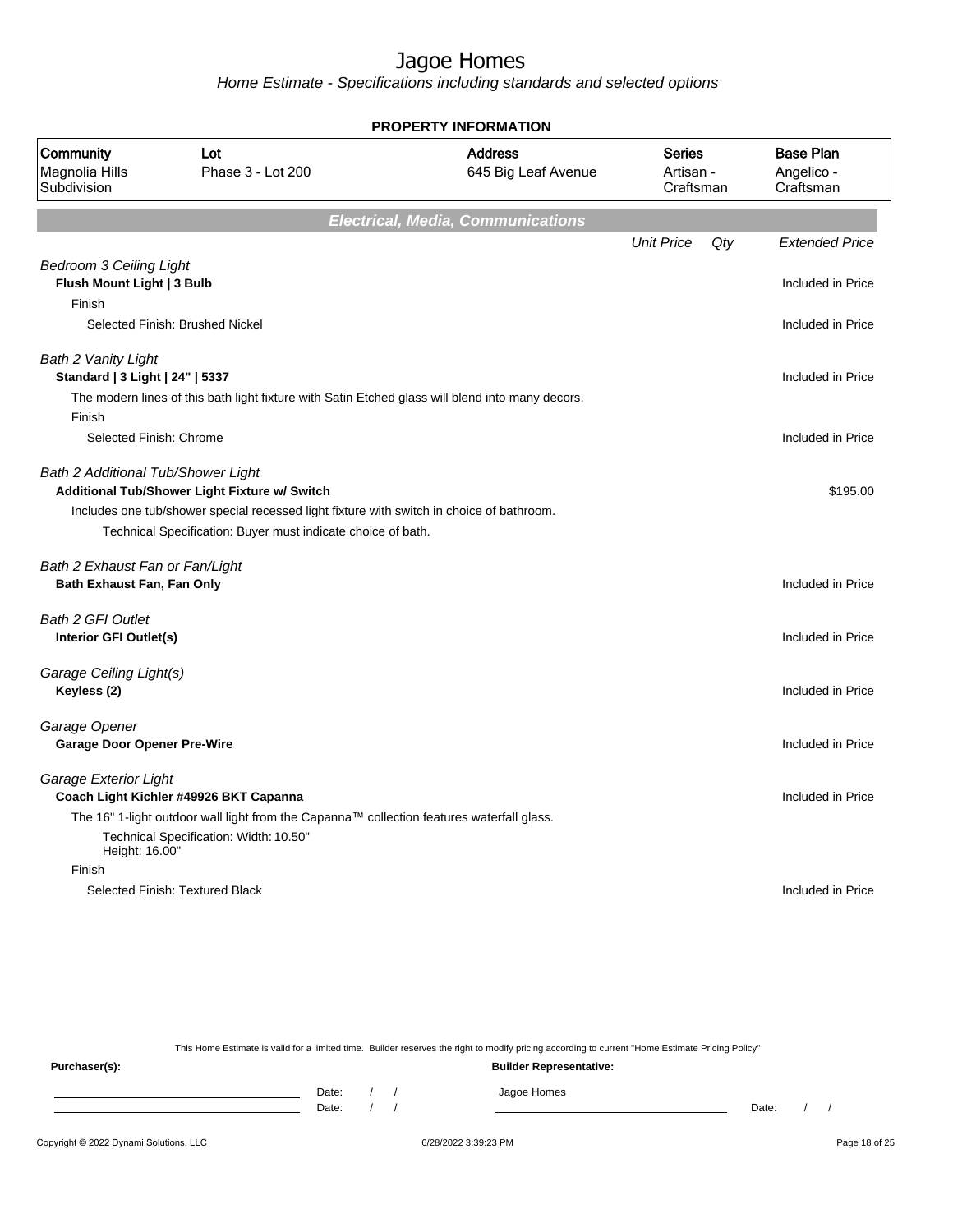|                                                                             |                                                                                                                                                                                                                                                                                                                                            | <b>PROPERTY INFORMATION</b>              |                                  |     |                                             |
|-----------------------------------------------------------------------------|--------------------------------------------------------------------------------------------------------------------------------------------------------------------------------------------------------------------------------------------------------------------------------------------------------------------------------------------|------------------------------------------|----------------------------------|-----|---------------------------------------------|
| Community<br>Magnolia Hills<br>Subdivision                                  | Lot<br>Phase 3 - Lot 200                                                                                                                                                                                                                                                                                                                   | <b>Address</b><br>645 Big Leaf Avenue    | Series<br>Artisan -<br>Craftsman |     | <b>Base Plan</b><br>Angelico -<br>Craftsman |
|                                                                             |                                                                                                                                                                                                                                                                                                                                            | <b>Electrical, Media, Communications</b> |                                  |     |                                             |
|                                                                             |                                                                                                                                                                                                                                                                                                                                            |                                          | <b>Unit Price</b>                | Qty | <b>Extended Price</b>                       |
| <b>Outside Retreat Light</b>                                                | Exterior Kichler Light #49924 Capanna                                                                                                                                                                                                                                                                                                      |                                          |                                  |     | Included in Price                           |
| 6.50W X 10.25H                                                              | The 10.25" 1-light outdoor wall light from the Capanna(TM) collection gives the classic<br>lantern light a linear update. A textured black finish and squared edges, including a capstone<br>finial, combine with artful waterfall glass to create a style that works on homes with modern,<br>transitional or arts & crafts architecture. |                                          |                                  |     |                                             |
| Finish                                                                      | Selected Finish: Black Textured                                                                                                                                                                                                                                                                                                            |                                          |                                  |     | Included in Price                           |
| <b>Attic Light</b><br><b>Attic Lights Keyless</b>                           |                                                                                                                                                                                                                                                                                                                                            |                                          |                                  |     | Included in Price                           |
| <b>Front Door Doorbell Button</b><br><b>Doorbell Button at Front Door</b>   |                                                                                                                                                                                                                                                                                                                                            |                                          |                                  |     | Included in Price                           |
| <b>Front Door Door Chime</b><br><b>Door Chime</b>                           |                                                                                                                                                                                                                                                                                                                                            |                                          |                                  |     | Included in Price                           |
|                                                                             | <b>Entire Home - Electrical Outlets and Switches</b><br>Electrical Outlets & Switches per Plan & Code                                                                                                                                                                                                                                      |                                          |                                  |     | Included in Price                           |
| Color                                                                       |                                                                                                                                                                                                                                                                                                                                            |                                          |                                  |     |                                             |
| Selected Color: White                                                       |                                                                                                                                                                                                                                                                                                                                            |                                          |                                  |     | Included in Price                           |
| <b>Cable TV Outlets, RG6 wire</b>                                           | Entire Home - Cable TV/Phone Outlets (Qty 6 Total)                                                                                                                                                                                                                                                                                         |                                          |                                  | 5   | Included in Price                           |
| <b>Telephone Interior Jacks</b>                                             |                                                                                                                                                                                                                                                                                                                                            |                                          |                                  |     | \$0.00                                      |
|                                                                             | Entire Home - Braced and Wired for Future Ceiling Fan at Existing Ceiling Light<br>Light Location Braced and Wired for Future Ceiling Fan                                                                                                                                                                                                  |                                          | \$115.00                         | 3   | \$345.00                                    |
|                                                                             | Includes addition of bracing and box for ceiling fan addition with a switch                                                                                                                                                                                                                                                                |                                          |                                  |     |                                             |
|                                                                             | <b>Comments: Bedrooms</b>                                                                                                                                                                                                                                                                                                                  |                                          |                                  |     |                                             |
| <b>Entire Home Electrical Service</b><br><b>Electrical Service 200 AMP</b>  | Includes 200 AMP electric service upgrade for the entire house.                                                                                                                                                                                                                                                                            |                                          |                                  |     | Included in Price                           |
| <b>Exterior Electrical Service</b><br><b>Electrical Service Underground</b> |                                                                                                                                                                                                                                                                                                                                            |                                          |                                  |     | Included in Price                           |

| This Home Estimate is valid for a limited time. Builder reserves the right to modify pricing according to current "Home Estimate Pricing Policy" |                                |  |  |             |       |  |  |  |
|--------------------------------------------------------------------------------------------------------------------------------------------------|--------------------------------|--|--|-------------|-------|--|--|--|
| Purchaser(s):                                                                                                                                    | <b>Builder Representative:</b> |  |  |             |       |  |  |  |
|                                                                                                                                                  | Date:                          |  |  | Jagoe Homes |       |  |  |  |
|                                                                                                                                                  | Date:                          |  |  |             | Date: |  |  |  |
|                                                                                                                                                  |                                |  |  |             |       |  |  |  |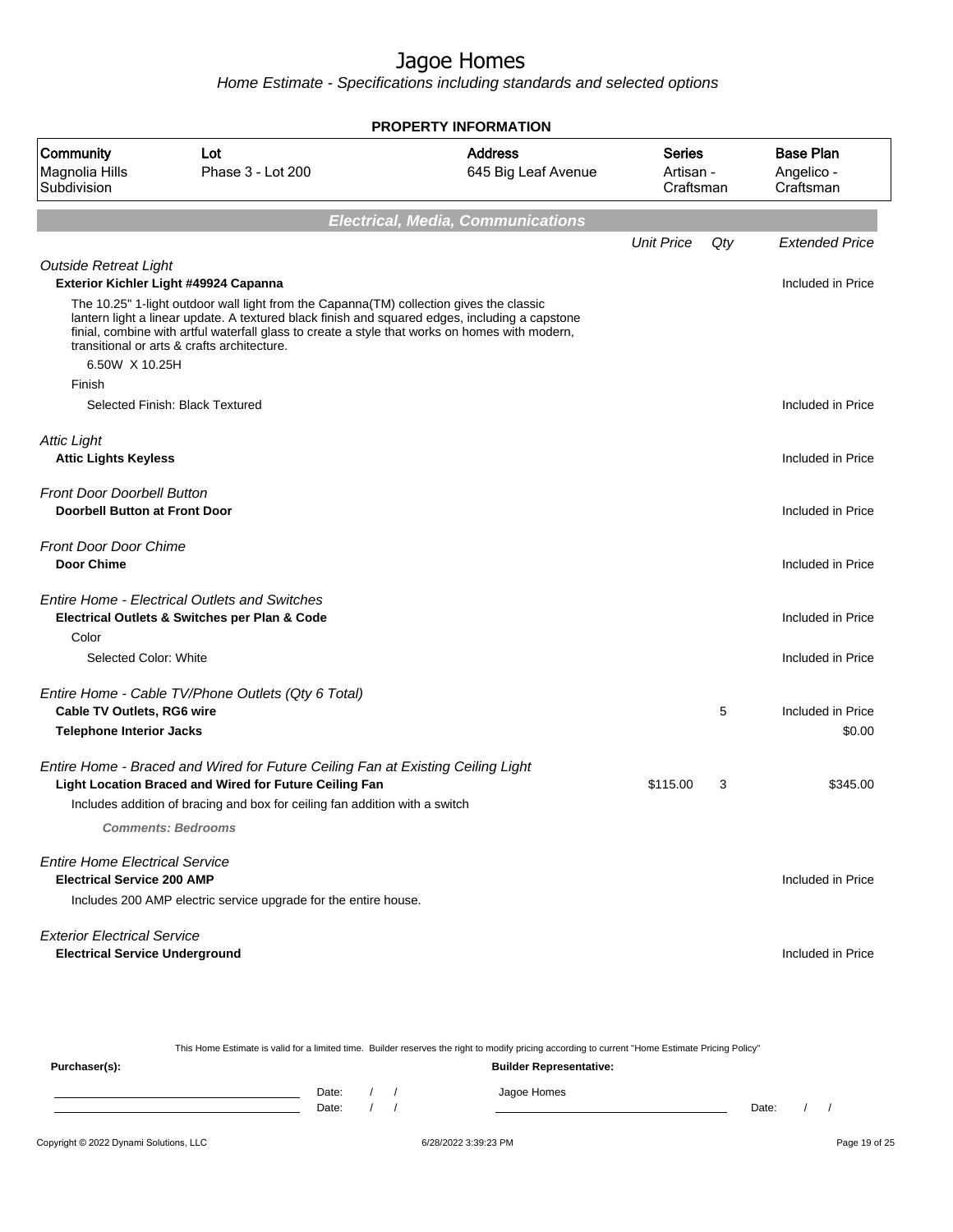Home Estimate - Specifications including standards and selected options

|                                                                             |                                                                                                                                                                        | <b>PROPERTY INFORMATION</b>              |                                         |     |                                             |
|-----------------------------------------------------------------------------|------------------------------------------------------------------------------------------------------------------------------------------------------------------------|------------------------------------------|-----------------------------------------|-----|---------------------------------------------|
| Community<br>Magnolia Hills<br>Subdivision                                  | Lot<br>Phase 3 - Lot 200                                                                                                                                               | <b>Address</b><br>645 Big Leaf Avenue    | <b>Series</b><br>Artisan -<br>Craftsman |     | <b>Base Plan</b><br>Angelico -<br>Craftsman |
|                                                                             |                                                                                                                                                                        | <b>Electrical, Media, Communications</b> |                                         |     |                                             |
| <b>Smoke Detectors</b><br>Smoke Detectors, per plan                         |                                                                                                                                                                        |                                          | <b>Unit Price</b>                       | Qty | <b>Extended Price</b><br>Included in Price  |
| <b>Carbon Monoxide Detectors</b><br>Carbon Monoxide Detectors, per plan     |                                                                                                                                                                        |                                          |                                         |     | Included in Price                           |
|                                                                             |                                                                                                                                                                        | <b>HVAC</b>                              |                                         |     |                                             |
|                                                                             |                                                                                                                                                                        |                                          | <b>Unit Price</b>                       | Qty | <b>Extended Price</b>                       |
| <b>Entire Home Air Conditioner</b><br>14 Seer Air Conditioning System       | Up to 14 Seer Air Conditioning System                                                                                                                                  |                                          |                                         |     | Included in Price                           |
| <b>Entire Home Furnace</b>                                                  | 92% Plus High Efficiency Gas Home Furnace<br>Includes 92% plus high efficiency gas home furnace<br>Builder makes no guarantee with respect to heating and cooling cost |                                          |                                         |     | Included in Price                           |
| <b>Entire Home Furnace Filter</b><br>Aprilaire Model 2000 Series Air Filter |                                                                                                                                                                        |                                          |                                         |     | Included in Price                           |
| <b>Entire Home Thermostat</b><br><b>Programmable Thermostat</b>             |                                                                                                                                                                        |                                          |                                         |     | Included in Price                           |
| <b>Indoor Air Quality</b>                                                   | <b>Honeywell Fresh Air Ventilation System</b>                                                                                                                          |                                          |                                         |     | Included in Price                           |
| <b>Entire Home Duct System</b><br><b>Flexible Duct</b>                      |                                                                                                                                                                        |                                          |                                         |     | Included in Price                           |
| <b>Entire Home Return Air</b><br><b>Multiple Return Air Vents</b>           | One Return per Bedroom & One Central Return                                                                                                                            |                                          |                                         |     | Included in Price                           |
| Laundry Dryer Vent<br><b>Dryer Vent Vented to Outside</b>                   |                                                                                                                                                                        |                                          |                                         |     | Included in Price                           |

This Home Estimate is valid for a limited time. Builder reserves the right to modify pricing according to current "Home Estimate Pricing Policy" **Purchaser(s): Builder Representative:** Date: / / Jagoe Homes<br>Date: / / Jagoe Homes Date: / / Date: / /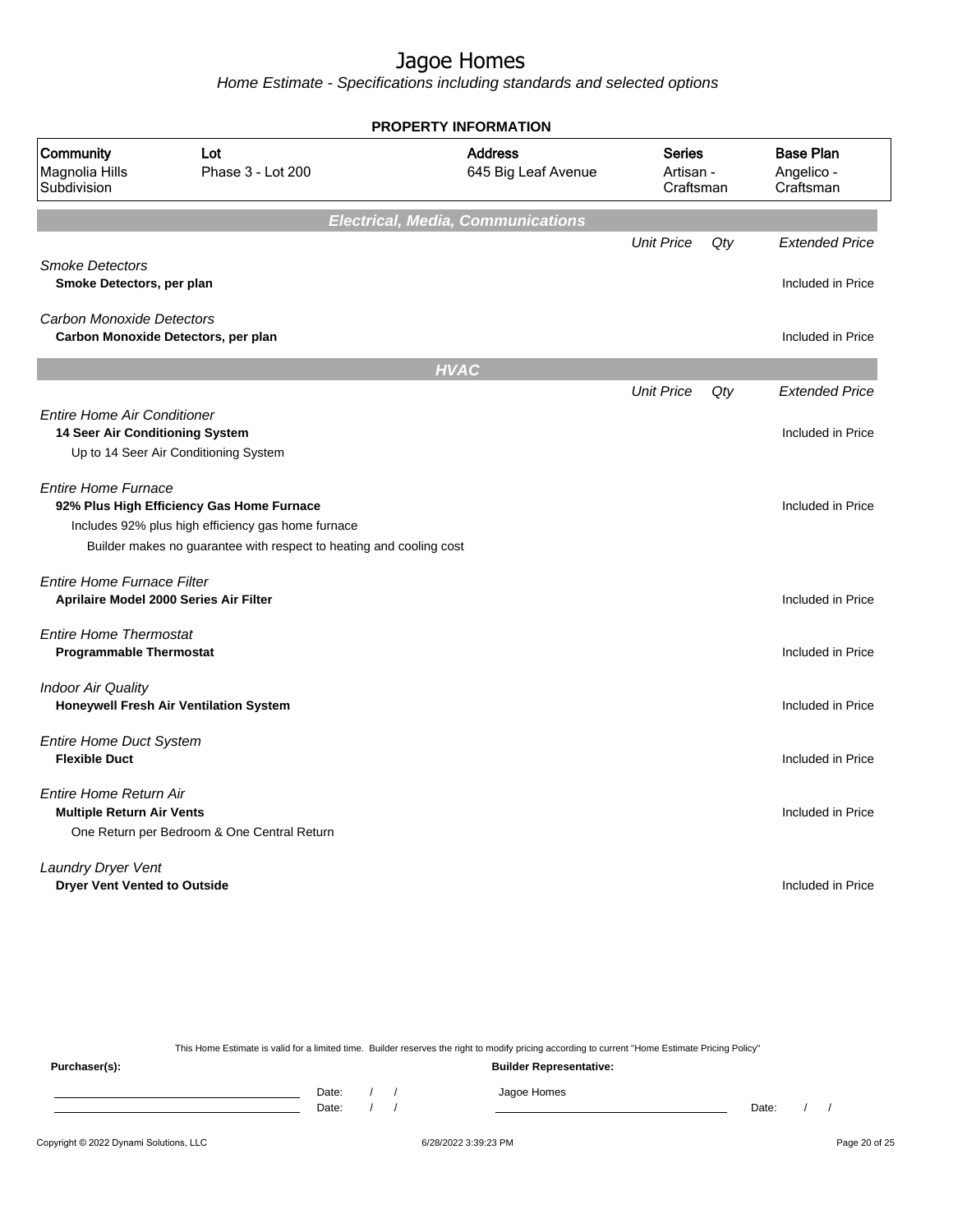Home Estimate - Specifications including standards and selected options

|                                                                           |                                                                                                                                                    | <b>PROPERTY INFORMATION</b>           |                                  |     |                                             |
|---------------------------------------------------------------------------|----------------------------------------------------------------------------------------------------------------------------------------------------|---------------------------------------|----------------------------------|-----|---------------------------------------------|
| Community<br>Magnolia Hills<br>Subdivision                                | Lot<br>Phase 3 - Lot 200                                                                                                                           | <b>Address</b><br>645 Big Leaf Avenue | Series<br>Artisan -<br>Craftsman |     | <b>Base Plan</b><br>Angelico -<br>Craftsman |
|                                                                           |                                                                                                                                                    | <b>Floor Coverings</b>                |                                  |     |                                             |
|                                                                           |                                                                                                                                                    |                                       | <b>Unit Price</b>                | Qty | <b>Extended Price</b>                       |
| <b>Entire Home Carpet Selection</b><br><b>Mohawk Carpet   Top Card II</b> |                                                                                                                                                    |                                       |                                  |     | Included in Price                           |
|                                                                           | Our Proven Performer, Top Card II, offers colorfast and consistent solution dyed Everstrand<br>polyester fiber with a 15 yr Manufacturer Warranty. |                                       |                                  |     |                                             |
| Color                                                                     | Selected Color: 901 Crystal Ball                                                                                                                   |                                       |                                  |     | Included in Price                           |
| <b>Entire Home Carpet Pad</b><br>6# Carpet Pad                            |                                                                                                                                                    |                                       |                                  |     | Included in Price                           |
|                                                                           |                                                                                                                                                    |                                       |                                  |     |                                             |
| Foyer/Hall 1/Closet(s)                                                    | Luxury Vinyl Plank   Mohawk Arrington                                                                                                              |                                       |                                  |     | Included in Price                           |
|                                                                           | Mohawk's Arrington offers a water-resistant construction, comfort underfoot, and high<br>resistance to dents and scratches in a hardwood look.     |                                       |                                  |     |                                             |
| Color                                                                     |                                                                                                                                                    |                                       |                                  |     |                                             |
|                                                                           | Selected Color: Silver Strand AU892                                                                                                                |                                       |                                  |     | Included in Price                           |
| Direction                                                                 |                                                                                                                                                    |                                       |                                  |     |                                             |
|                                                                           | Selected Direction: Front to Back                                                                                                                  |                                       |                                  |     | Included in Price                           |
| <b>Family Room</b>                                                        |                                                                                                                                                    |                                       |                                  |     |                                             |
|                                                                           | Luxury Vinyl Plank   Mohawk Arrington                                                                                                              |                                       |                                  |     | \$495.00                                    |
| Color                                                                     | Mohawk's Arrington offers a water-resistant construction, comfort underfoot, and high<br>resistance to dents and scratches in a hardwood look.     |                                       |                                  |     |                                             |
|                                                                           | Selected Color: Silver Strand AU892                                                                                                                |                                       |                                  |     | Included in Price                           |
| Direction                                                                 |                                                                                                                                                    |                                       |                                  |     |                                             |
|                                                                           | Selected Direction: Front to Back                                                                                                                  |                                       |                                  |     | Included in Price                           |
| <b>Owner's Bath Flooring</b>                                              |                                                                                                                                                    |                                       |                                  |     |                                             |
|                                                                           | Luxury Vinyl Plank   Mohawk Arrington                                                                                                              |                                       |                                  |     | Included in Price                           |
|                                                                           | Mohawk's Arrington offers a water-resistant construction, comfort underfoot, and high<br>resistance to dents and scratches in a hardwood look.     |                                       |                                  |     |                                             |
| Color                                                                     |                                                                                                                                                    |                                       |                                  |     |                                             |
|                                                                           | Selected Color: Silver Strand AU892                                                                                                                |                                       |                                  |     | Included in Price                           |
| <b>Direction</b>                                                          |                                                                                                                                                    |                                       |                                  |     |                                             |
|                                                                           | Selected Direction: Front to Back                                                                                                                  |                                       |                                  |     | Included in Price                           |
|                                                                           |                                                                                                                                                    |                                       |                                  |     |                                             |

This Home Estimate is valid for a limited time. Builder reserves the right to modify pricing according to current "Home Estimate Pricing Policy"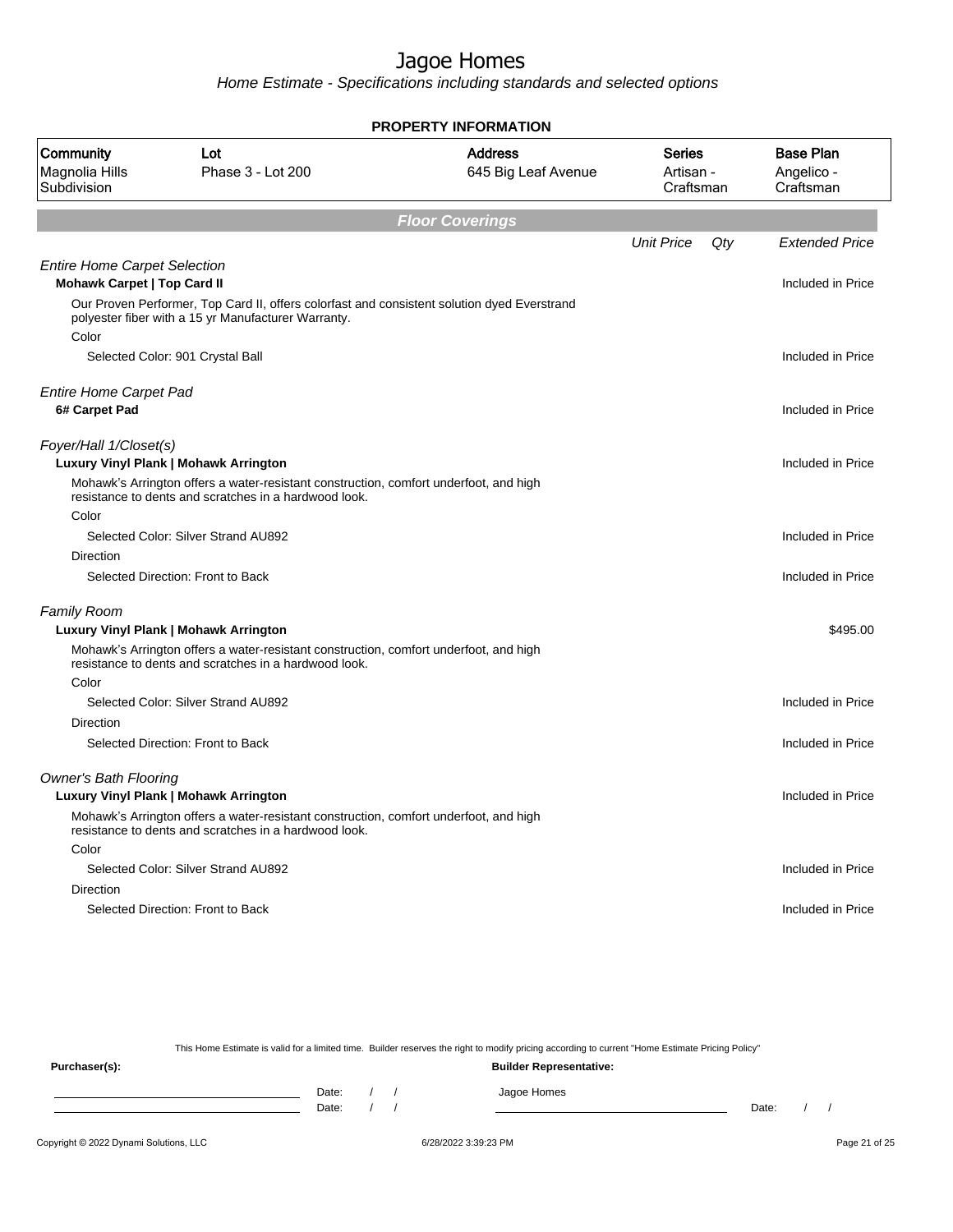Home Estimate - Specifications including standards and selected options

|                                            |                                                                                                                                                | <b>PROPERTY INFORMATION</b>           |                                         |     |                                             |
|--------------------------------------------|------------------------------------------------------------------------------------------------------------------------------------------------|---------------------------------------|-----------------------------------------|-----|---------------------------------------------|
| Community<br>Magnolia Hills<br>Subdivision | Lot<br>Phase 3 - Lot 200                                                                                                                       | <b>Address</b><br>645 Big Leaf Avenue | <b>Series</b><br>Artisan -<br>Craftsman |     | <b>Base Plan</b><br>Angelico -<br>Craftsman |
|                                            |                                                                                                                                                | <b>Floor Coverings</b>                |                                         |     |                                             |
|                                            |                                                                                                                                                |                                       | <b>Unit Price</b>                       | Qty | <b>Extended Price</b>                       |
| Kitchen   Dining Area                      |                                                                                                                                                |                                       |                                         |     |                                             |
|                                            | Luxury Vinyl Plank   Mohawk Arrington                                                                                                          |                                       |                                         |     | Included in Price                           |
|                                            | Mohawk's Arrington offers a water-resistant construction, comfort underfoot, and high<br>resistance to dents and scratches in a hardwood look. |                                       |                                         |     |                                             |
| Color                                      |                                                                                                                                                |                                       |                                         |     |                                             |
|                                            | Selected Color: Silver Strand AU892                                                                                                            |                                       |                                         |     | Included in Price                           |
| Direction                                  |                                                                                                                                                |                                       |                                         |     |                                             |
|                                            | Selected Direction: Front to Back                                                                                                              |                                       |                                         |     | Included in Price                           |
| <b>Bath 2 Flooring</b>                     | Luxury Vinyl Plank   Mohawk Arrington                                                                                                          |                                       |                                         |     | Included in Price                           |
|                                            | Mohawk's Arrington offers a water-resistant construction, comfort underfoot, and high<br>resistance to dents and scratches in a hardwood look. |                                       |                                         |     |                                             |
| Color                                      |                                                                                                                                                |                                       |                                         |     |                                             |
|                                            | Selected Color: Silver Strand AU892                                                                                                            |                                       |                                         |     | Included in Price                           |
| <b>Direction</b>                           |                                                                                                                                                |                                       |                                         |     |                                             |
|                                            | Selected Direction: Front to Back                                                                                                              |                                       |                                         |     | Included in Price                           |
| <b>Laundry Flooring</b>                    | Luxury Vinyl Plank   Mohawk Arrington                                                                                                          |                                       |                                         |     | Included in Price                           |
|                                            | Mohawk's Arrington offers a water-resistant construction, comfort underfoot, and high<br>resistance to dents and scratches in a hardwood look. |                                       |                                         |     |                                             |
| Color                                      |                                                                                                                                                |                                       |                                         |     |                                             |
|                                            | Selected Color: Silver Strand AU892                                                                                                            |                                       |                                         |     | Included in Price                           |
| Direction                                  | Selected Direction: Front to Back                                                                                                              |                                       |                                         |     | Included in Price                           |
|                                            |                                                                                                                                                |                                       |                                         |     |                                             |
|                                            |                                                                                                                                                | <b>Shelving</b>                       |                                         |     |                                             |
|                                            |                                                                                                                                                |                                       | <b>Unit Price</b>                       | Qty | <b>Extended Price</b>                       |
| <b>Owner's Closet Shelf &amp; Rod</b>      |                                                                                                                                                |                                       |                                         |     |                                             |
|                                            | Closet Shelf 12" Shelf & Rod - 2 Runs Width of Closet - Supported 2'0" O.C. Vented                                                             |                                       |                                         |     | Included in Price                           |
| Long Garment Hanging                       |                                                                                                                                                |                                       |                                         |     |                                             |
|                                            | Selected Long Garment Hanging: None                                                                                                            |                                       |                                         |     | Included in Price                           |
| Standard Hanging                           |                                                                                                                                                |                                       |                                         |     |                                             |
|                                            | Selected Standard Hanging: Standard Hanging (42" & 84")                                                                                        |                                       |                                         |     | Included in Price                           |

This Home Estimate is valid for a limited time. Builder reserves the right to modify pricing according to current "Home Estimate Pricing Policy"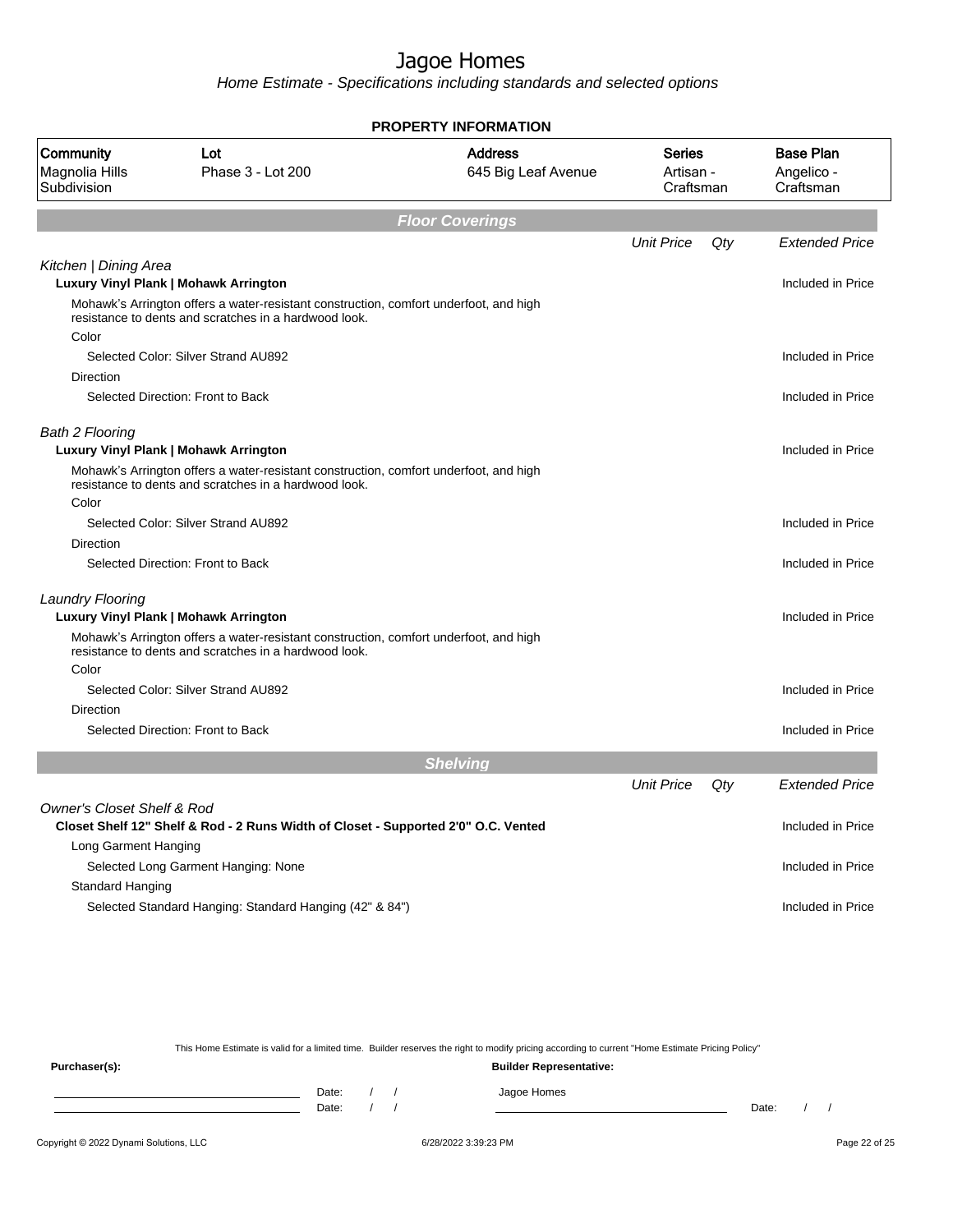|                                                                  |                                                                                    | <b>PROPERTY INFORMATION</b>           |                                         |     |                                             |
|------------------------------------------------------------------|------------------------------------------------------------------------------------|---------------------------------------|-----------------------------------------|-----|---------------------------------------------|
| Community<br>Magnolia Hills<br>Subdivision                       | Lot<br>Phase 3 - Lot 200                                                           | <b>Address</b><br>645 Big Leaf Avenue | <b>Series</b><br>Artisan -<br>Craftsman |     | <b>Base Plan</b><br>Angelico -<br>Craftsman |
|                                                                  |                                                                                    | <b>Shelving</b>                       |                                         |     |                                             |
|                                                                  |                                                                                    |                                       | <b>Unit Price</b>                       | Qty | <b>Extended Price</b>                       |
| Bedroom 2 Closet Shelf & Rod<br>Long Garment Hanging             | Closet Shelf 12" Shelf & Rod - 2 Runs Width of Closet - Supported 2'0" O.C. Vented |                                       |                                         |     | Included in Price                           |
|                                                                  | Selected Long Garment Hanging: None                                                |                                       |                                         |     | Included in Price                           |
| Standard Hanging                                                 |                                                                                    |                                       |                                         |     |                                             |
|                                                                  | Selected Standard Hanging: Standard Hanging (42" & 84")                            |                                       |                                         |     | Included in Price                           |
| Bedroom 3 Closet Shelf & Rod                                     | Closet Shelf 12" Shelf & Rod - 2 Runs Width of Closet - Supported 2'0" O.C. Vented |                                       |                                         |     | Included in Price                           |
| Long Garment Hanging                                             | Selected Long Garment Hanging: None                                                |                                       |                                         |     | Included in Price                           |
| Standard Hanging                                                 | Selected Standard Hanging: Standard Hanging (42" & 84")                            |                                       |                                         |     | Included in Price                           |
| <b>Entire Home Storage Shelf</b>                                 | Storage Shelf 12" and 16" deep- Vented (per plan)                                  |                                       |                                         |     | Included in Price                           |
|                                                                  |                                                                                    | <b>Foundations</b>                    |                                         |     |                                             |
|                                                                  |                                                                                    |                                       | <b>Unit Price</b>                       | Qty | <b>Extended Price</b>                       |
| <b>Entire Home Footing Size</b><br>19" Wide x 8" Deep, 3000 psi, |                                                                                    |                                       |                                         |     | \$0.00                                      |
|                                                                  |                                                                                    | <b>Framing</b>                        |                                         |     |                                             |
|                                                                  |                                                                                    |                                       | <b>Unit Price</b>                       | Qty | <b>Extended Price</b>                       |
| Entire Home 2 x 4 Wall Studs<br>Studs 2 x 4 @ 16" oc, SPF Grade  |                                                                                    |                                       |                                         |     | Included in Price                           |
| Entire Home 2 x 6 Wall Studs                                     | Studs 2 x 6 @ 24" oc, SPF Grade (Per Plan)                                         |                                       |                                         |     | Included in Price                           |
| <b>Entire Home Exterior Wall Sheathing</b>                       | Exterior Wall Sheathing (7/16" OSB &/or 1/2" Styrofoam)                            |                                       |                                         |     | Included in Price                           |
|                                                                  | Entire Home Exterior Wall House Wrap<br><b>Exterior Wall Covering House Wrap</b>   |                                       |                                         |     | Included in Price                           |
| <b>Entire Home Foundation Plates</b>                             | Foundation Plates treated yellow pine                                              |                                       |                                         |     | Included in Price                           |

|               |                                |       |  |  | This Home Estimate is valid for a limited time. Builder reserves the right to modify pricing according to current "Home Estimate Pricing Policy" |       |  |  |  |  |
|---------------|--------------------------------|-------|--|--|--------------------------------------------------------------------------------------------------------------------------------------------------|-------|--|--|--|--|
| Purchaser(s): | <b>Builder Representative:</b> |       |  |  |                                                                                                                                                  |       |  |  |  |  |
|               |                                | Date: |  |  | Jagoe Homes                                                                                                                                      |       |  |  |  |  |
|               |                                | Date: |  |  |                                                                                                                                                  | Date: |  |  |  |  |
|               |                                |       |  |  |                                                                                                                                                  |       |  |  |  |  |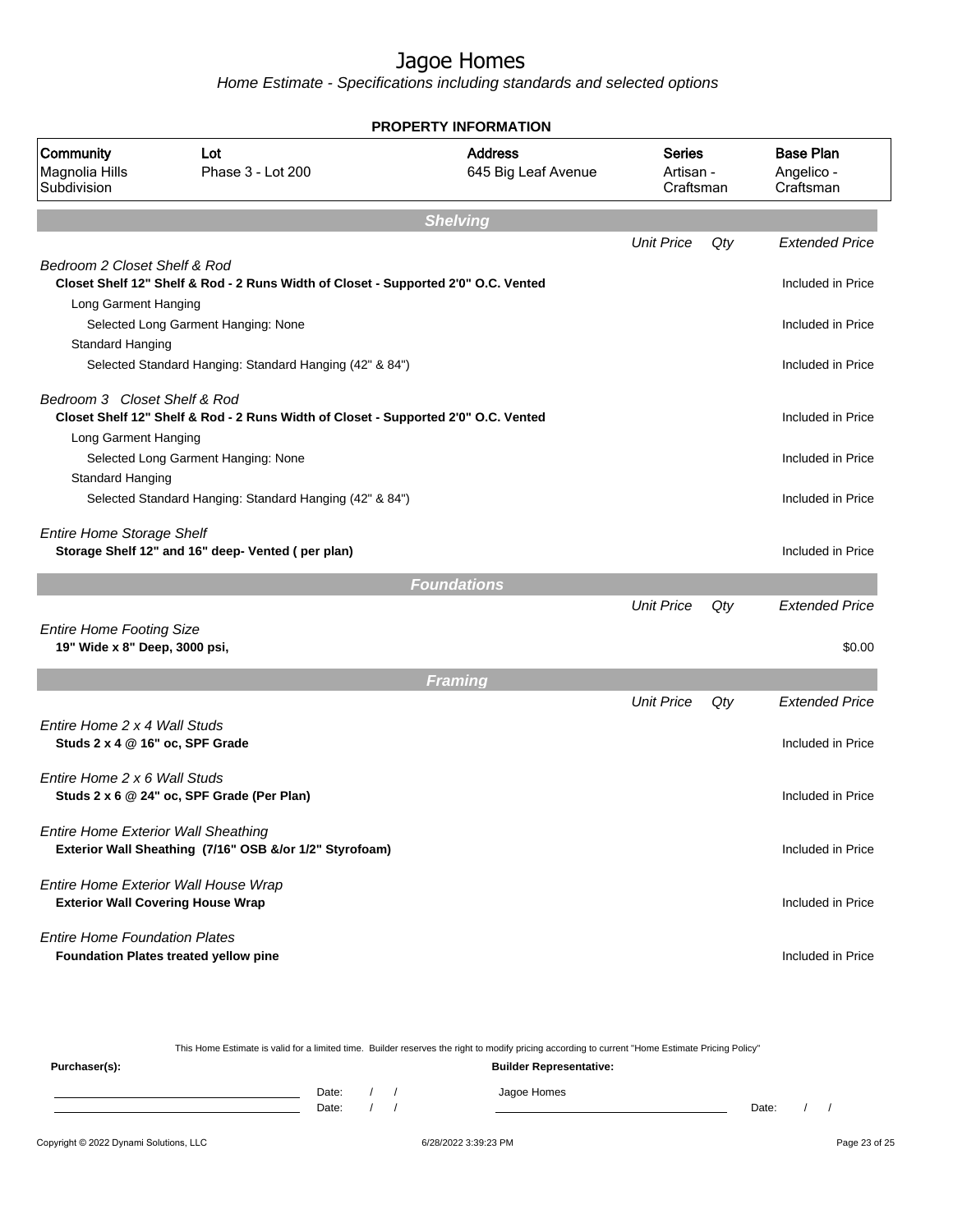Home Estimate - Specifications including standards and selected options

|                                                                                                      |                                                                                                      | <b>PROPERTY INFORMATION</b>           |                                         |                                    |                                             |  |
|------------------------------------------------------------------------------------------------------|------------------------------------------------------------------------------------------------------|---------------------------------------|-----------------------------------------|------------------------------------|---------------------------------------------|--|
| Community<br>Magnolia Hills<br>Subdivision                                                           | Lot<br>Phase 3 - Lot 200                                                                             | <b>Address</b><br>645 Big Leaf Avenue | <b>Series</b><br>Artisan -<br>Craftsman |                                    | <b>Base Plan</b><br>Angelico -<br>Craftsman |  |
|                                                                                                      |                                                                                                      | <b>Framing</b>                        |                                         |                                    |                                             |  |
|                                                                                                      |                                                                                                      |                                       | <b>Unit Price</b>                       | Qty                                | <b>Extended Price</b>                       |  |
| Main Level Ceiling Heights<br>Interior Flat Ceiling Height 9'0"<br>Certain ceiling heights may vary. |                                                                                                      |                                       |                                         |                                    | Included in Price                           |  |
| Per Plan Roof Trusses                                                                                |                                                                                                      |                                       |                                         |                                    |                                             |  |
| <b>Roof Trusses</b>                                                                                  |                                                                                                      |                                       |                                         |                                    | Included in Price                           |  |
| <b>Roof Sheathing</b><br>Roof Sheathing 7/16" OSB                                                    |                                                                                                      |                                       |                                         |                                    | Included in Price                           |  |
|                                                                                                      |                                                                                                      | <b>Landscaping &amp; Yard</b>         |                                         |                                    |                                             |  |
|                                                                                                      |                                                                                                      |                                       | <b>Unit Price</b>                       | Qty                                | <b>Extended Price</b>                       |  |
| Exterior Lawn Sod<br><b>Basins</b> )                                                                 | Sod All of Yard, Fescue & Bluegrass (Excludes Areas with Brush & Trees & Retention                   |                                       |                                         |                                    | Included in Price                           |  |
| Shrubs & Trees                                                                                       | Shrubs & Trees 5/18" shrubs, 3/3' upright shrubs, 1 tree and landscape mulch                         |                                       |                                         |                                    | Included in Price                           |  |
|                                                                                                      |                                                                                                      | <b>Ventilation</b>                    |                                         |                                    |                                             |  |
|                                                                                                      |                                                                                                      |                                       | <b>Unit Price</b>                       | Qty                                | <b>Extended Price</b>                       |  |
| <b>Bath Vent Fans</b><br><b>Bath Fans Vented to Exterior</b>                                         |                                                                                                      |                                       |                                         |                                    | Included in Price                           |  |
|                                                                                                      | Kitchen Range Hood or Microwave Hood Vent<br>Kitchen Range Hood or Microwave Hood Vented to Exterior |                                       |                                         |                                    | Included in Price                           |  |
| Roof Whirlybird                                                                                      | Aluminum Turbine Ventilator "Whirlybird", by design                                                  |                                       |                                         |                                    | Included in Price                           |  |
| <b>Home Soffit Vents</b>                                                                             | Soffit Vent Continuous Perforated Vinyl                                                              |                                       |                                         |                                    | Included in Price                           |  |
|                                                                                                      |                                                                                                      | <b>Site Layout</b>                    |                                         |                                    |                                             |  |
|                                                                                                      |                                                                                                      |                                       | <b>Unit Price</b>                       | $\mathsf{Q} \mathit{t} \mathit{y}$ | <b>Extended Price</b>                       |  |
| Home Elevation & Site Placement                                                                      | <b>Elevation &amp; Location Established by Contractor</b>                                            |                                       |                                         |                                    | Included in Price                           |  |

This Home Estimate is valid for a limited time. Builder reserves the right to modify pricing according to current "Home Estimate Pricing Policy" **Purchaser(s): Builder Representative:** Date: / / Jagoe Homes<br>Date: / / Jagoe Homes Date: / / Date: / /